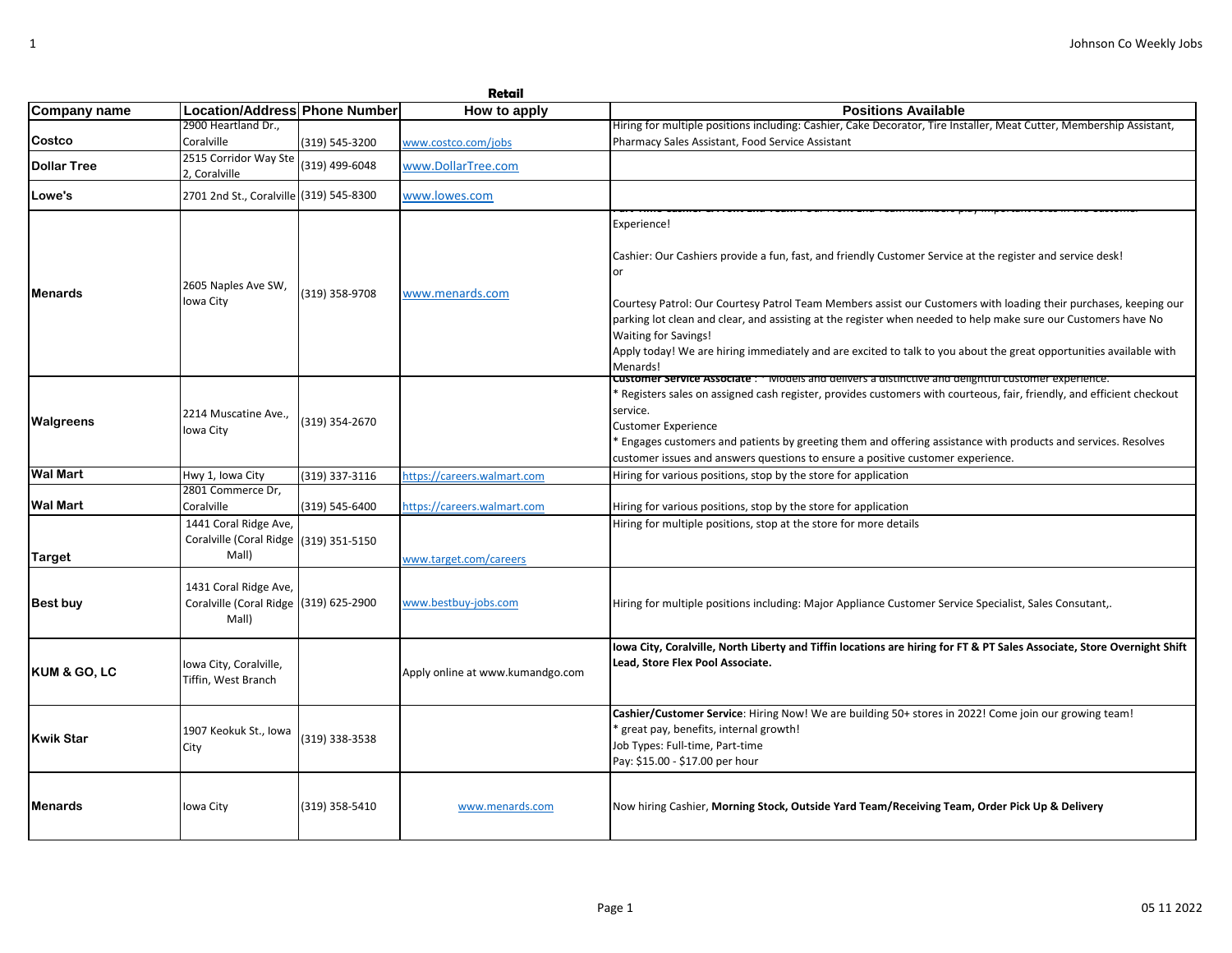| Walgreens                                 | Iowa City (Creekside<br>area)                  | (319) 354-2670 |                                  | <b>Customer Service Associate:</b> External Basic Qualifications:<br>Must be fluent in reading, writing, and speaking English. (Except in Puerto Rico)<br>Requires willingness to work flexible schedule, including evenings and weekend hours.<br><b>Preferred Qualifications:</b><br>Prefer six months of experience in a retail environment.                                                                   |
|-------------------------------------------|------------------------------------------------|----------------|----------------------------------|-------------------------------------------------------------------------------------------------------------------------------------------------------------------------------------------------------------------------------------------------------------------------------------------------------------------------------------------------------------------------------------------------------------------|
|                                           |                                                |                |                                  | Prefer to have prior work experience with Walgreens.<br>Shift: Various                                                                                                                                                                                                                                                                                                                                            |
|                                           |                                                |                | Food/Grocery                     |                                                                                                                                                                                                                                                                                                                                                                                                                   |
| Aldi                                      | 760 Ruppert Rd, Iowa<br>City                   | (855) 955-2534 | nquire within the store or call  | Accepting applications for Store Associates, Store Manager Trainee                                                                                                                                                                                                                                                                                                                                                |
| Aldi                                      | 2750 Heartland Dr,<br>Coralville               | (855) 955-2534 | nquire within the store or call  | Accepting applications for PT Cashier                                                                                                                                                                                                                                                                                                                                                                             |
| <b>Burger King</b>                        | 550 1st Ave, Coralville                        | (319) 341-9408 | www.bk.com                       | Hiring for various positions, inquire within stores.                                                                                                                                                                                                                                                                                                                                                              |
| <b>Burger Haul</b>                        | 112 E College St, Iowa<br>City                 | (319) 354-3837 |                                  | Janitorial: Perform daily and deep cleaning and sanitation of restaurant, floors, bathrooms and grounds.<br>Empty and properly dispose of all trash.<br>Handle cleaning chemicals as directed, including: safe use, storage and disposal of chemicals, following all safety<br>guidelines and procedures.<br>Perform other related duties as assigned by management.<br>Experience preferred by willing to train. |
| <b>Burger Haul</b>                        | 112 E College St, Iowa<br>City                 | (319) 354-3837 |                                  | Hiring Line Cook and Servers: We are a full service restaurant. All applicants must be self-motivated and committed<br>to providing the highest level of service to our guests:<br>Being responsible for all preparations, interactions, and steps of service needed to exceed guest expectations                                                                                                                 |
| <b>Culver's Frozen Custard Coralville</b> | 2591 Heartland Pl,                             | (319) 545-8255 | www.culvers.com/restaurants      | Team Member : -Provides personalized, exceptional guest service ensuring that every guest who chooses Culver's®<br>leaves happy.                                                                                                                                                                                                                                                                                  |
| Coral Ridge Chick-fil-A                   | 1451 Coral Ridge Ave.<br>Ste 620, Coralville   | (319) 625-2020 | www.chick-fil-a.com/locations/ia | Hiring for Operations Supervisor, Kitchen Supervisor, KitchenTeam Member                                                                                                                                                                                                                                                                                                                                          |
| <b>Chomp Delivery</b>                     | Iowa City, Coralville &<br>North Libertty area | (888) 319-2824 |                                  | PT Dispatch/Customer Service/Restaurant Support: This individual, once trained, will interact with drivers via our<br>chat feature as well as other delivery related tools, assisting them with the delivery process as needed                                                                                                                                                                                    |
|                                           | Coralville, Iowa City &                        |                |                                  | Hiring for Sales Floor Associate: • Responsible for assisting with the complete operations of assigned store, in<br>conjunction with assigned tasks and duties.<br>. Assist in the merchandising of the store.<br>• Fully cross-trained to assist with cash register operations, customer service and stock replenishment.                                                                                        |
| <b>Dollar Tree</b>                        | North Liberty                                  |                | www.DollarTree.com               |                                                                                                                                                                                                                                                                                                                                                                                                                   |
|                                           |                                                |                |                                  | Cook: Looking for a cook to join our kitchen team! Kitchen experience preferred. Bartender: Looking for a part-time<br>bartender to join our team! Bar experience preferred.                                                                                                                                                                                                                                      |
|                                           | 110 E College St., Iowa                        |                |                                  |                                                                                                                                                                                                                                                                                                                                                                                                                   |
| Donnelly's Pub                            | City                                           | (319) 338-7355 | www.donnellyspub-ic.com          |                                                                                                                                                                                                                                                                                                                                                                                                                   |
|                                           |                                                |                |                                  | FT & PT Line Cook: We are looking to add an experienced and reliable line cook to our team. Responsibilities include<br>cooking in an open kitchen, steaming and frying dumplings, preparing rice and noodle dishes on flat top, folding                                                                                                                                                                          |
|                                           | 213 Iowa Ave, Iowa                             |                |                                  | dumplings by hand, basic food prep, and cleaning.                                                                                                                                                                                                                                                                                                                                                                 |
| <b>Dumpling Darling</b>                   | City                                           | (319) 338-2404 | www.dumplingdarling.com          |                                                                                                                                                                                                                                                                                                                                                                                                                   |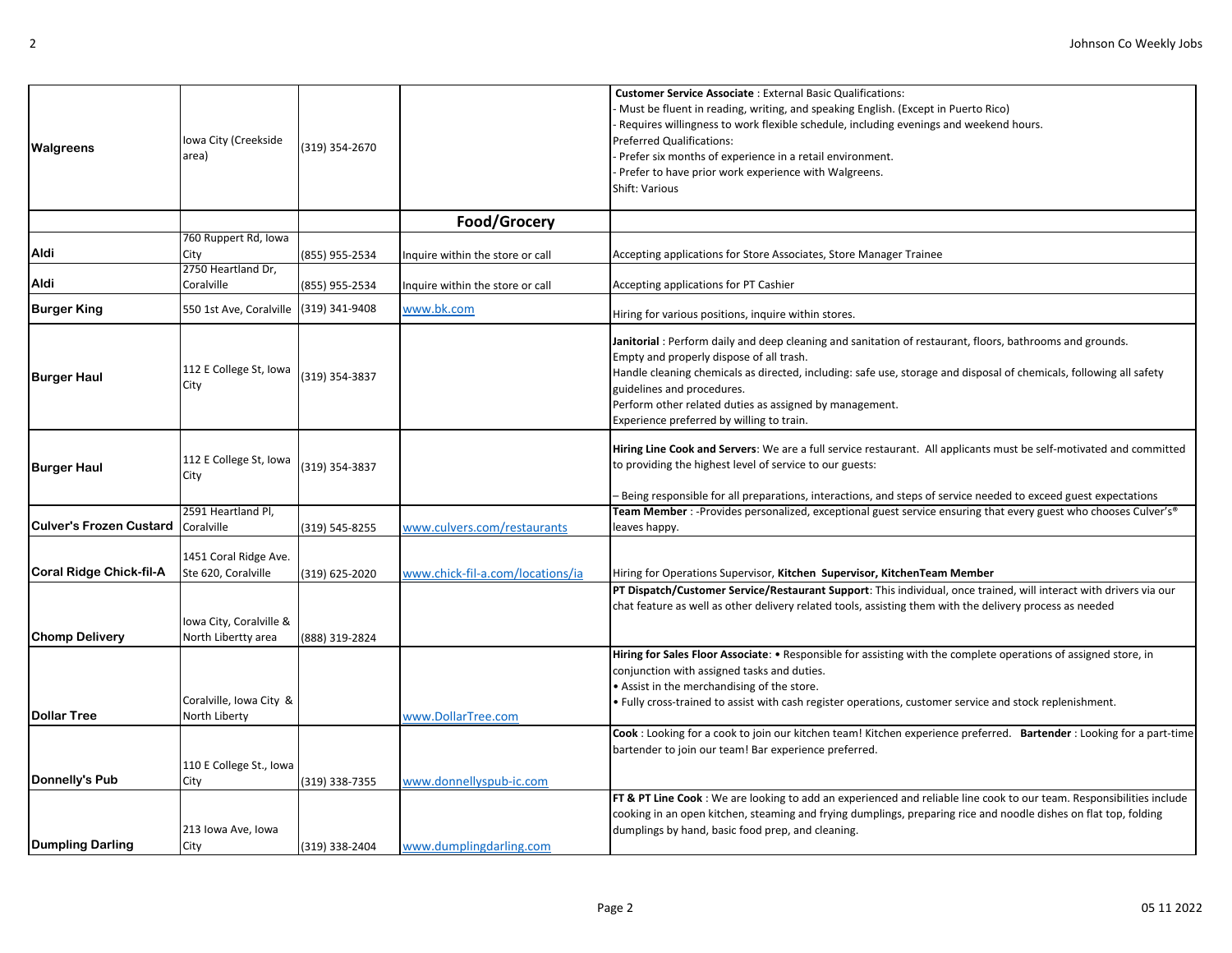| <b>Freddy's Frozen Custard</b><br>& Steakburgers | 61 2nd St, Coralville                                     | (319) 569-1080 | https://freddys-<br>iowa.submit4jobs.com | Assistant Manager Food Service: Seeking an assistant manager candidate with an understanding of sales, profits, and<br>guest satisfaction. The ideal candidate will work closely with the management staff to maintain a strategic vision for<br>the future of the restaurant while developing a culture that ensures great execution of food and service by the staff.<br>Experience in hiring, training, and retaining employees is a plus.                                                                                                                                                                                                                |
|--------------------------------------------------|-----------------------------------------------------------|----------------|------------------------------------------|--------------------------------------------------------------------------------------------------------------------------------------------------------------------------------------------------------------------------------------------------------------------------------------------------------------------------------------------------------------------------------------------------------------------------------------------------------------------------------------------------------------------------------------------------------------------------------------------------------------------------------------------------------------|
| <b>Hurts Donut Company</b>                       | 1301 5th St. Ste 105,<br>Coralville                       | (319) 499-1647 |                                          | Bakery Team Member: Responsibilities include making donuts and other bakery items from scratch. Working with<br>dough, frying, decorating, and serving customers are the main daily responsibilities. Other tasks such as cleaning and<br>restocking are required. No prior experience or education is needed. Reliability is a very important trait for working at<br>this donut shop. We offer flexible scheduling and competitive pay.                                                                                                                                                                                                                    |
| <b>Fareway Stores</b>                            | 2530 Westwinds Dr.<br><b>Iowa City</b>                    | (319) 351-6082 |                                          | Grocery Clerk: Support and assist the grocery department through various tasks. Prospective employees should be<br>outgoing, friendly, hard-working, dependable and a team player. Most positions are initially part-time. Part-time<br>positions may lead to full-time employment based on job performance and available openings. To be in compliance<br>with state and federal child labor laws, employees under 18 years of age may have restricted job duties,<br>responsibilities and hours of work. Must be at least 14 years old or older to work in the grocery department                                                                          |
| <b>Fareway Stores</b>                            | 2765 Commerce Dr.,<br>Iowa City                           | (319) 248-1995 |                                          | Grocery Clerk: Support and assist the grocery department through various tasks. Prospective employees should be<br>outgoing, friendly, hard-working, dependable and a team player. Most positions are initially part-time. Part-time<br>positions may lead to full-time employment based on job performance and available openings. To be in compliance<br>with state and federal child labor laws, employees under 18 years of age may have restricted job duties,<br>responsibilities and hours of work. Must be at least 14 years old or older to work in the grocery department                                                                          |
| <b>Fareway Stores</b>                            | 615 Westwood Dr. PO<br>Box 96, North Liberty              | (319) 626-6798 |                                          | Grocery Clerk: Support and assist the grocery department through various tasks. Prospective employees should be<br>outgoing, friendly, hard-working, dependable and a team player. Most positions are initially part-time. Part-time<br>positions may lead to full-time employment based on job performance and available openings. To be in compliance<br>with state and federal child labor laws, employees under 18 years of age may have restricted job duties,<br>responsibilities and hours of work. Must be at least 14 years old or older to work in the grocery department<br><del>pares Associate. Responsible for maintaining assigned area</del> |
| <b>Five Below</b>                                | 1451 Coral Ridge Ave.,<br>Coralville                      | (319) 625-2078 |                                          | Sets and maintains Market Plan and other merchandise directives<br>Assists with execution of company data integrity process<br>Delivers exceptional customer service through personal contact with customers<br>Interacts with and assists customers<br>Assists in receiving and stocking procedures<br>Unloads merchandise from trucks<br>Checks in shipments                                                                                                                                                                                                                                                                                               |
| Hardee's                                         | 107 2nd St., Coralville (319) 354-4275                    |                | www.hardees.com                          | Now hiring for various positions.                                                                                                                                                                                                                                                                                                                                                                                                                                                                                                                                                                                                                            |
| <b>HuHot Mongolian Grill</b>                     | 917 25th Ave,<br>Coralville                               | (319) 358-9100 | www.huhot.com                            | Host: Our hosts greet incoming Guests, thank departing Guests, provide accurate wait times, seat Guests in a friendly<br>manner and work in a fast-paced high volume environment.                                                                                                                                                                                                                                                                                                                                                                                                                                                                            |
| Joe's Place                                      | 115 Iowa Ave, Iowa<br>City                                | (319) 338-6717 |                                          | Currently hiring for Kitchen Staff & Servers                                                                                                                                                                                                                                                                                                                                                                                                                                                                                                                                                                                                                 |
| McDonald's                                       | All Iowa City, North<br>Liberty & Coralville<br>locations |                |                                          | Taking applications for various positions                                                                                                                                                                                                                                                                                                                                                                                                                                                                                                                                                                                                                    |
| <b>Taco Bell</b>                                 | 901 Hwy 6 E, Iowa<br>City, IA                             | (319) 354-6737 | Stop in for details                      | Hiring for all positions                                                                                                                                                                                                                                                                                                                                                                                                                                                                                                                                                                                                                                     |
| <b>Hy Vee</b>                                    | All Iowa City &<br><b>Coralville locations</b>            |                | www.hy-vee.com/careers                   | Hiring for various positions, inquire within stores.                                                                                                                                                                                                                                                                                                                                                                                                                                                                                                                                                                                                         |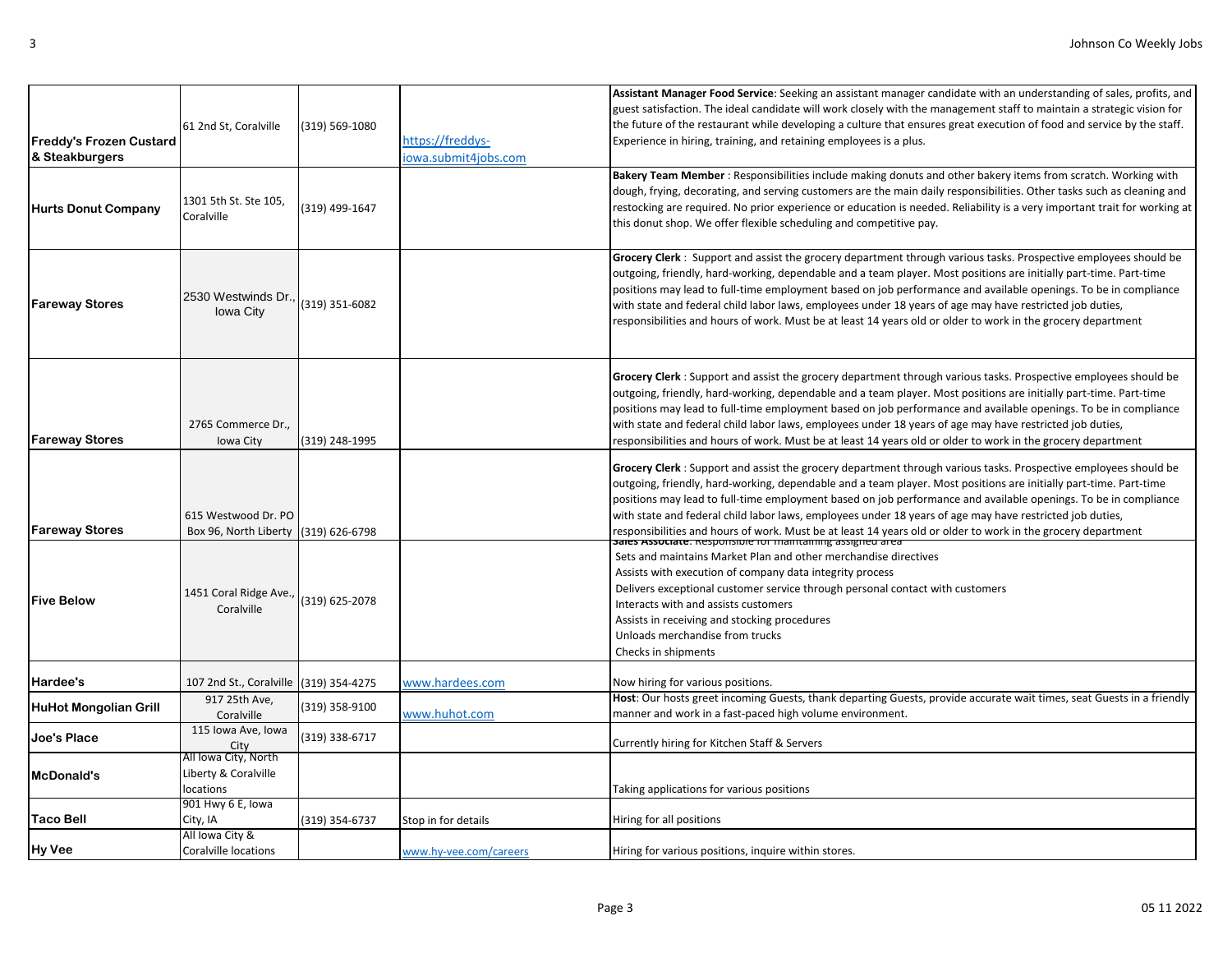|                                             |                                           |                                     |                                    | Host: Texas Roadhouse is looking for a Host to greet every guest with a genuine welcome. Legendary Service starts                                                      |
|---------------------------------------------|-------------------------------------------|-------------------------------------|------------------------------------|------------------------------------------------------------------------------------------------------------------------------------------------------------------------|
| <b>Texas Roadhouse</b>                      | 2520 Corridor Way,                        | (319) 354-3489                      |                                    | with our Host Team and is an important part of the guest experience. Requirements:                                                                                     |
|                                             | Coralville                                |                                     |                                    | For more information about this position, please contact the restaurant and ask for a manager.                                                                         |
|                                             |                                           |                                     | www.pancheros.com/locations/iowa-  | Crew Member-Night Shift: Cooking from scratch every day, you'll learn all aspects of food preparation, from cutting                                                    |
| Pancheros Mexican Grill Iowa City Locations |                                           | (319) 338-6311 or<br>(319) 887-2600 |                                    | and dicing to working the grill, making queso, and perfecting the art of fresh pressing and grilling a tortilla to order                                               |
|                                             | 2300 Muscatine Ave                        |                                     | city                               |                                                                                                                                                                        |
| Papa Murphy's Pizza                         | Iowa City                                 | (319) 338-3808                      | Stop in or call for details        | Hiring crew members, Delivery                                                                                                                                          |
| <b>Panera Bread</b>                         | 1646 Sycamore Mall,<br>lowa City          | (319) 248-0007                      | http://panera-iowa.submit4jobs.com | Team Member: Looking for Closing Team Members to work during the week and weekend. Our Team Members<br>receive a wage from \$12.00 to \$14.00 per hour with team tips! |
| <b>Panera Bread</b>                         | 213 1st Ave, Coralville                   |                                     |                                    | Hiring for General, Assistant & Hourly Manager                                                                                                                         |
|                                             |                                           |                                     |                                    | Delivery Driver: . Must be 18 years of age or older                                                                                                                    |
|                                             |                                           |                                     |                                    | .Must have a driver's license valid under the laws of the state(s) where the team                                                                                      |
| <b>Pizza Ranch</b>                          | 395 Beaver Kreek<br>Center, North Liberty |                                     |                                    | •member works, acceptable motor vehicle record, proof of insurance, and satisfactory vehicle                                                                           |
| Popeye's Lousiana                           | 750 Coral Ridge Ave,                      | (319) 626-7999                      | apply online                       |                                                                                                                                                                        |
| Kitchen                                     | Coralville                                | (319) 625-2240                      | https://nowhiring.com/findyourjam  | Hiring for Team Members                                                                                                                                                |
|                                             |                                           |                                     |                                    |                                                                                                                                                                        |
|                                             |                                           |                                     |                                    | Kitchen Help : We are looking for applicants interested in working in professional, fast-paced environments - but                                                      |
|                                             | 405 N Dubuque St.,                        |                                     |                                    | don't worry! Anyone with the desire to learn is welcome to apply! Located in North Liberty, Reds is the premier craft                                                  |
| <b>Reds Alehouse</b>                        | North Liberty                             | (319) 626-2100                      | www.redsalehouse.com               | beer bar in the area and with a commitment to provide the best restaurant experience to all our guests.                                                                |
|                                             |                                           |                                     |                                    | Line Cook: Line cooks are required to set up their workstations for a successful service.                                                                              |
|                                             |                                           |                                     |                                    | Clear communication in a fast paced work environment                                                                                                                   |
| <b>St. Burch Tavern</b>                     | 127 Iowa Ave, Iowa                        |                                     |                                    | . Willing to work as part of a team that is dedicated to excellence                                                                                                    |
|                                             | City<br>9 Sturgis Corner Dr.,             | (319) 341-7700                      |                                    | . Fire and plate dishes in a safe, timely manner.                                                                                                                      |
| <b>Village Inn</b>                          | Iowa City                                 | (319) 351-1094                      | www.villageinn.com                 | Hiring Full Time & Part Time Host/Hostesses, servers, Line Cooks, Busers, Dishwashers                                                                                  |
|                                             |                                           |                                     |                                    |                                                                                                                                                                        |
|                                             |                                           |                                     | <b>Homecare/Social Services</b>    |                                                                                                                                                                        |
|                                             |                                           |                                     |                                    | Employment Specialist: The Employment Specialist is responsible for assisting individuals with disabilities in finding                                                 |
| The Arc of Southeast                        | 2620 Muscatine Ave.,                      |                                     |                                    | employment and ensuring their long term success. They will work with community employers in order to help our                                                          |
| Iowa                                        | Iowa City                                 | (319) 351-5017                      | www.arcsei.org                     | clients find their ideal job.                                                                                                                                          |
|                                             |                                           |                                     |                                    | CNA Training: We are accepting applications for a qualified applicant to complete training for a full-time second shift                                                |
|                                             |                                           |                                     |                                    | C.N.A. position.                                                                                                                                                       |
|                                             |                                           |                                     |                                    | General Purpose:                                                                                                                                                       |
|                                             | 2200 Oakdale Rd,                          |                                     |                                    | Always working under the direction of a nurse, the CNA provides hands on nursing care to our residents. CNA's                                                          |
| <b>Care Initiatives</b>                     | Coralville                                | (319) 351-8440                      |                                    | typically provide assistance with bathing, dressing, eating, toileting and oral care to people who cannot do these tasks                                               |
|                                             |                                           |                                     |                                    | alone. Paid training will be provided to become certified and work as a CNA at our location. Training will be                                                          |
|                                             |                                           |                                     |                                    | completed at a local community college or at a designated Care Initiatives location.                                                                                   |
|                                             |                                           |                                     |                                    | Qualifications:Education/Certification/License                                                                                                                         |
|                                             |                                           |                                     | www.careintiatives.org             | Willing to obtain Iowa Nursing Assistant Certification                                                                                                                 |
|                                             |                                           |                                     |                                    | Home Health Aide/In-Home Caregiver: Part time positions available to provide in-home care. Our caregivers provide                                                      |
| <b>Caring Hands &amp; More</b>              | 409 Kirkwood Ave.,                        | (319) 337-8922                      |                                    | that extra assistance needed to individuals so they can remain in their own home or at their current level of care in a                                                |
| <b>LLC</b>                                  | Iowa City                                 |                                     |                                    | facility. This job offers caring and compassionate people the opportunity to do important, fulfilling work while                                                       |
|                                             |                                           |                                     | https://caringhandsandmore.com     | building close, caring relationships                                                                                                                                   |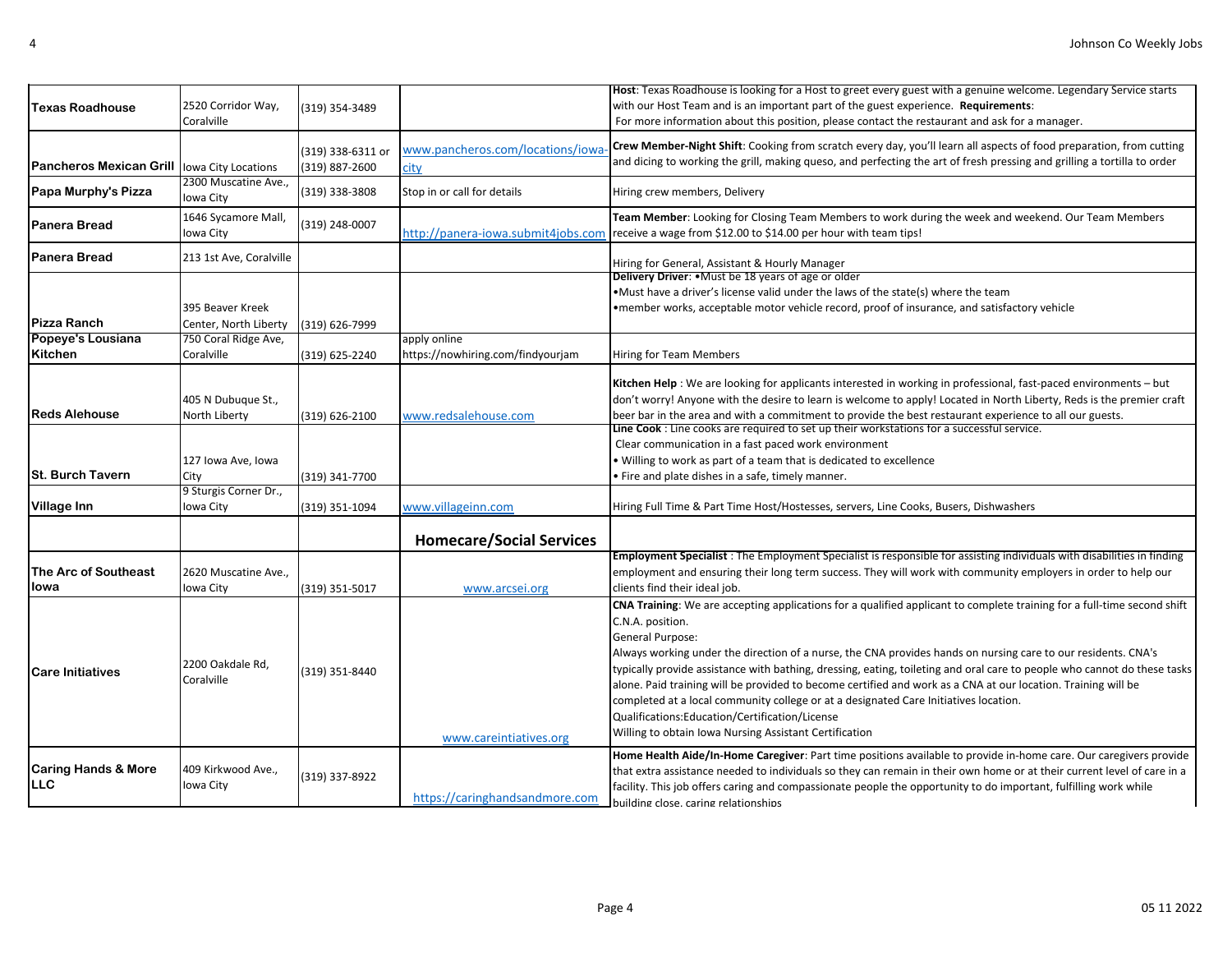| <b>Corridor Endodontics</b><br>PС                     | 550 Pond View Dr. Ste<br>2, North Liberty | (319) 459-1975 | www.corridorendo.com            | Dental Office Receptionist: We are seeking a friendly, welcoming receptionist to join our growing dental specialty<br>office. The ideal candidate will be a highly organized multitasker who works well with others and in a fast paced<br>environment. Excellent time management, communication skills and dental background are a plus.<br>This position will involve working mainly in one office but will require filling in as needed in our other locations.<br>Job Type: Full-time<br>Pay: \$15.00 - \$20.00 per hour                                             |
|-------------------------------------------------------|-------------------------------------------|----------------|---------------------------------|--------------------------------------------------------------------------------------------------------------------------------------------------------------------------------------------------------------------------------------------------------------------------------------------------------------------------------------------------------------------------------------------------------------------------------------------------------------------------------------------------------------------------------------------------------------------------|
| <b>Hawkeye Family Dental</b>                          | 1705 S 1st Ave., Iowa<br>City             | (319) 338-7172 |                                 | Patient Coordinator : Job responsibilities include greeting patients, answering phones, scheduling appointments,<br>managing recare systems, verifying insurance through insurance websites, specialist referrals, day-to-day execution of<br>office practices, and more!                                                                                                                                                                                                                                                                                                |
| <b>Posthodontic Associates</b>                        | 180 Holiday Rd.,<br>Coralville            | (319) 337-7017 | www.prosiowa.com                | Dental Assistant:<br><b>Urgently hiring</b><br>Our dental office in Coralville is looking for an energetic, organized and motivated person to join our established<br>dental practice.<br>Applicants should possess current lowa certification for dental assisting or willingness to train in our office and<br>become certified.                                                                                                                                                                                                                                       |
| <b>Good Shepherd Center</b>                           | 603 Greenwood Dr.,<br>Iowa City           | (319) 338-0763 |                                 | FT/PT Early Childhood Assistant Teacher-Summer: Specific Responsibilities:<br>•Assist lead teacher as directed in order to provide appropriate early childhood experiences in all areas of<br>development<br>*Assist lead teacher in preparing the physical environment and maintaining order in that environment<br>. Assist in supervising all activities to ensure the health and safety of the children<br>•Assist lead teacher in communicating daily any concerns and information to parents regarding their children<br>•Assist in all recordkeeping as requested |
| Iowa Wellness Center                                  | 1395 Jordan St. Unit C,<br>North Liberty  | (319) 289-0666 | www.iowawellnesscenter.com      | Front Desk Receptionist: Our busy chiropractic office is searching for the right person to join our work family! Basic<br>duties include answering phones, scheduling patients, greeting patients as they enter the clinic, checking out patients,<br>assisting with some procedures and most importantly, always learning how to be better!                                                                                                                                                                                                                             |
| Legacy Ridge Senior<br>Living                         | 1020 S Scott Blvd,<br>Iowa City           | (319) 341-0911 |                                 | Ambassador: We're looking for someone to join our team! Position available is part time overnights, Saturday -<br>Sunday from 11:00p - 7:00a.                                                                                                                                                                                                                                                                                                                                                                                                                            |
| <b>Lantern Park Specialty</b><br>Care                 | 2200 Oakdale Rd,<br>Coralville            | (319) 351-8440 | Lanternpark@careinitiatives.org | FT Dietary Aide : Under supervision of the Dietary Services Manager and on-site direction of the Cook, the Dietary<br>Assistant provides assistance and support in the delivery of dietary services. Functions within strictly defined written<br>procedures and verbal instructions with little or no latitude for variation or change.                                                                                                                                                                                                                                 |
| <b>Melrose Meadows</b><br><b>Retirement Community</b> | 350 Dublin Dr., Iowa<br>City              | (319) 341-7893 |                                 | Housekeeper: Under direct supervision of the Executive Director, performs housekeeping and laundry duties required<br>for the general maintenance of resident apartments and all common areas of the building.                                                                                                                                                                                                                                                                                                                                                           |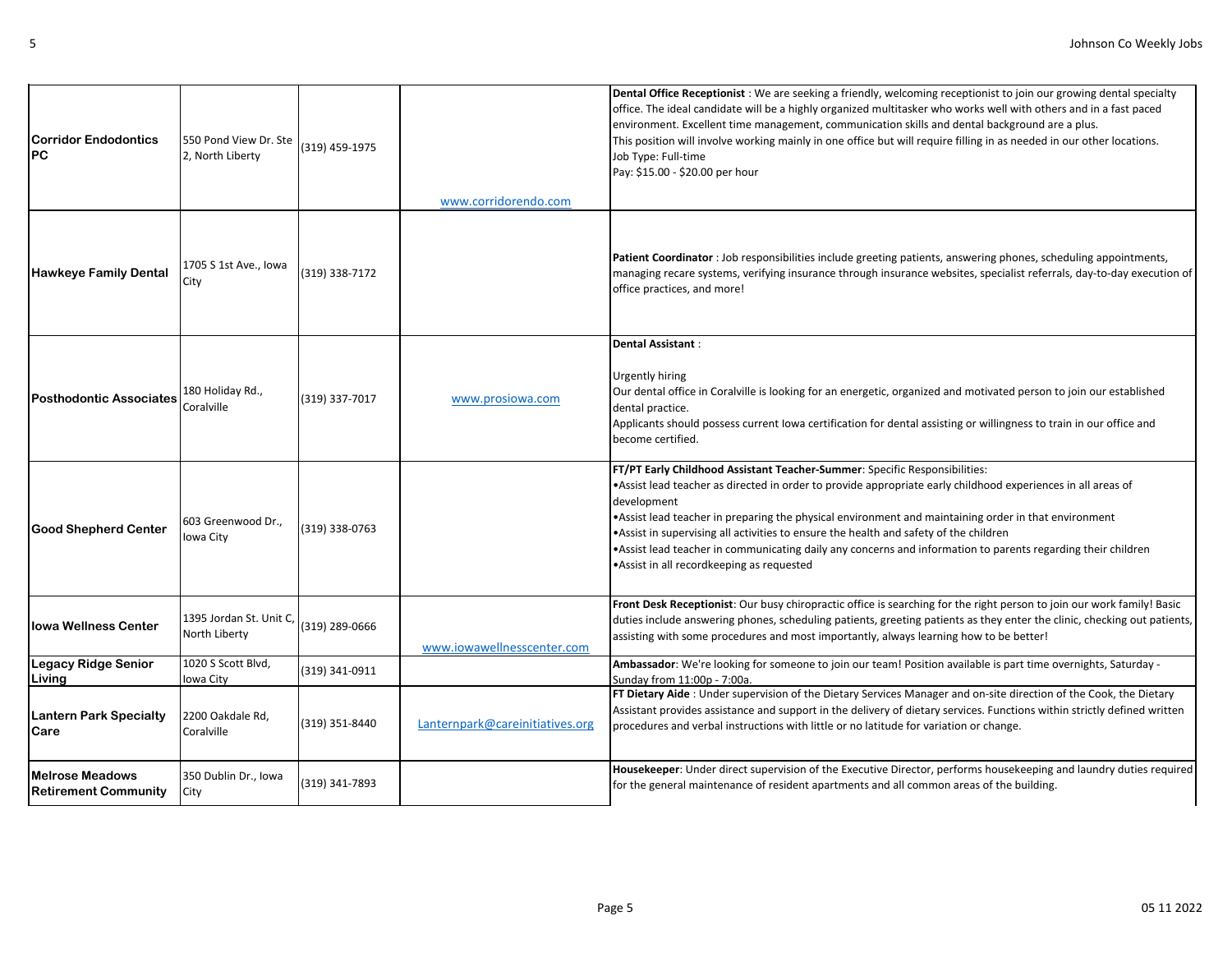| <b>Mercy Hospital lowa City</b>               | 500 E Market St, Iowa<br>City    | (319) 339-0300 | www.mercyjowacity.org                                       | Receptionist: Greet all patients in a professional and cordial manner whether in person or on the phone. Answer<br>phones promptly and determine patient needs. Assist patients by answering questions, updating demographic<br>information, scheduling appointments, collecting payments, and directing them to the appropriate person for their<br>need. Screen calls and take messages for other clinic staff and record daily entries for patient activity in the medical<br>record                                                                                                                                                                                                                                                                                                                                                                                                                                                            |
|-----------------------------------------------|----------------------------------|----------------|-------------------------------------------------------------|----------------------------------------------------------------------------------------------------------------------------------------------------------------------------------------------------------------------------------------------------------------------------------------------------------------------------------------------------------------------------------------------------------------------------------------------------------------------------------------------------------------------------------------------------------------------------------------------------------------------------------------------------------------------------------------------------------------------------------------------------------------------------------------------------------------------------------------------------------------------------------------------------------------------------------------------------|
| <b>Oaknoll Retirement</b><br><b>Residence</b> | 1 Oaknoll Court, Iowa<br>City    | (319) 351-1720 | www.oaknoll.com                                             | Part-Time Driver : Drivers wanted!! Part-time hours available immediately. The scheduled hours will be every<br>Tuesday and Thursday from 2:00-8:00pm and also every Sunday From 7:30am-1:30pm. Please indicate on your<br>application which days you are available in the event that we have additional shifts open up.                                                                                                                                                                                                                                                                                                                                                                                                                                                                                                                                                                                                                           |
| <b>Oaknoll Retirement</b><br>Residence        | 1 Oaknoll Court, Iowa<br>City    | (319) 351-1720 | www.oaknoll.com                                             | Receptionist PT: Seeking courteous, reliable candidates with good attention to detail and great customer service<br>skills, who enjoy serving the older generations. Must be able to work independently.                                                                                                                                                                                                                                                                                                                                                                                                                                                                                                                                                                                                                                                                                                                                           |
| <b>Optimae Life Services</b>                  | 1121 Shirken Dr., Iowa<br>City   | (319) 337-2008 | Apply in Person or online at<br>www.optimaelifeservices.com | Direct Support Professional: Local agency has openings for Direct Support Professionals in the Iowa City area. They<br>are hiring for all shifts and they are as follows 4pm to 12am and 12 am to 8 am they are also in need of staff available<br>to work weekends all shifts(8am to 4pm) and (4pm to 12am) and (12am to 8am). Must be able to work every other<br>weekend. Site and hours could vary due to customer needs. On-Call is required and paid time for calls and when have<br>to go out. No experience necessary, will train. Must possess an aptitude & willingness & desire to work with persons<br>experiencing mental illness and/or developmental disabilities in recovering living, learning, working & social roles in<br>becoming independent in the community. A degree is preferred but not required. Must have a valid driver's license<br>and car insurance. Must pass a criminal background check & driving record check |
| <b>Systems Unlimited</b>                      | 2533 Scott Blvd SE,<br>Iowa City | (319) 338-9212 | www.sui.org                                                 | Supported Living Supervisor: As an SLS, you will be responsible for the day-to-day running of a 24-hour home. The<br>health and safety of members served which includes attending their medical appointments, overseeing their health<br>and safety at the site through meeting set goals is of importance in this role.                                                                                                                                                                                                                                                                                                                                                                                                                                                                                                                                                                                                                           |
| Spa Bilancia                                  | 59 2nd St., Coralville           | (319) 359-1322 |                                                             | Front Desk Spa Assistant : . Check guests in and out, answer the phone, book appointments<br>•Laundry<br>• Light housekeeping<br>• Actively promote the spa, treatments, services and retail as well as any promotions or discounts<br>• Provide accurate and appropriate responses to all requests by guests, ensuring complete guest satisfaction                                                                                                                                                                                                                                                                                                                                                                                                                                                                                                                                                                                                |
| <b>Shelter House</b>                          | 429 Southgate Ave.,<br>Iowa City | (319) 351-0326 |                                                             | House Case Manager : Key Responsibilities:<br>1. Provide case management services to participants of the Rapid Re-Housing program so that participants are<br>supported in moving beyond homelessness.<br>2. Accurately record client data and statistics including: demographic, outcome measures, goals objectives and grant<br>specific requirements for those respective federal and local grants, and maintain all client records, files, and reports<br>to ensure accuracy, confidentiality, and security.<br>3. Build and maintain relationships with local landlords and community partners.                                                                                                                                                                                                                                                                                                                                               |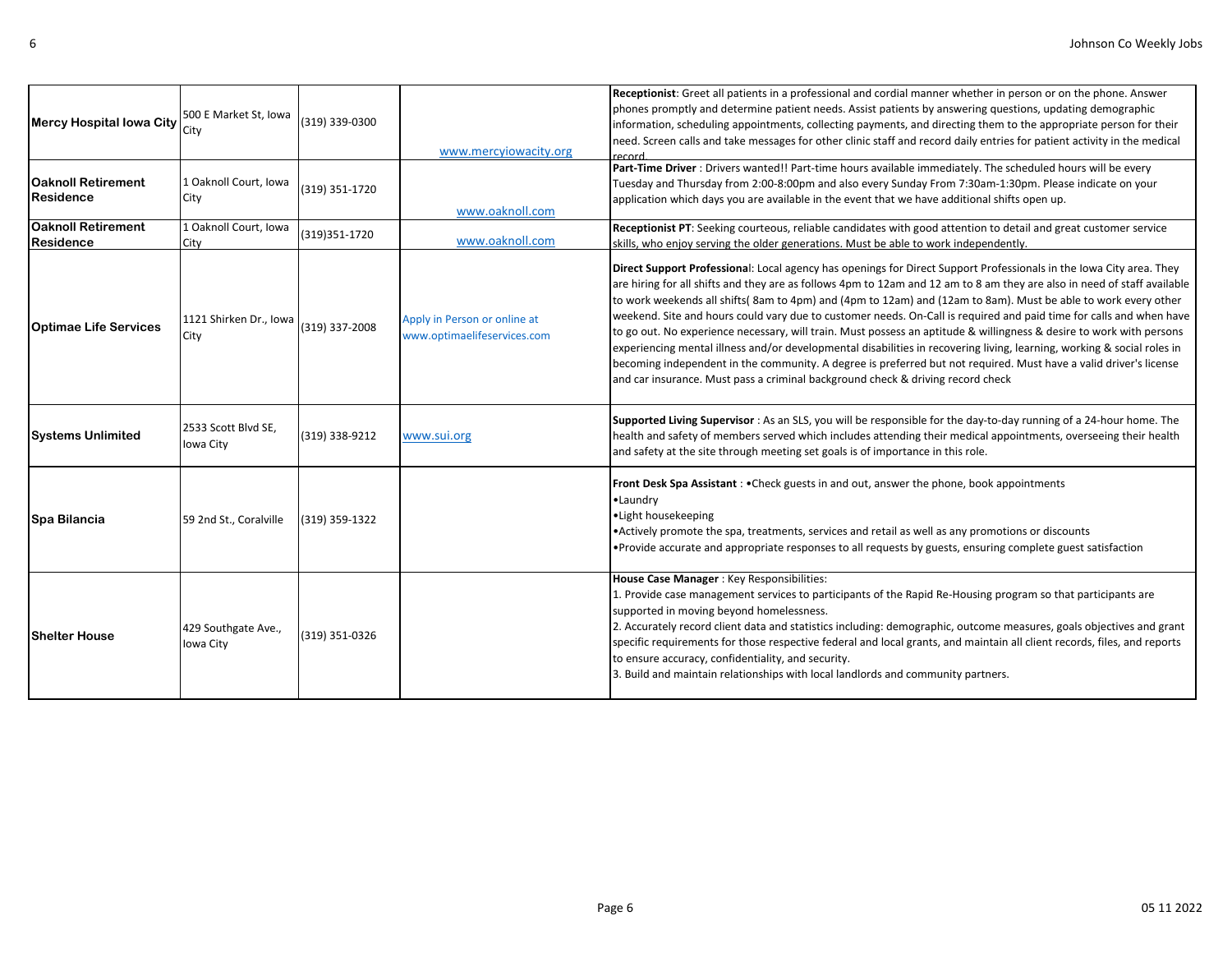| <b>Systems Unlimited</b>              | 2533 Scott Blvd SE,<br>Iowa City   | (319) 338-9212 | apply online at www.sui.org/human-<br>resources/careers. | Direct Support Professional: Engage people in recreational and leisure activities to help them build independent<br>living skills<br>•Assist with people's day-to-day needs (transportation, personal cares, preparing meals, etc.)<br>•Go with people into the community to do activities (bowling, painting ceramics, greenhouse visits, etc.)<br>•Provide encouragement and coaching to people who are working to develop daily living skills & healthy habits<br>. Write documentation about the supports you provided during your shift. Development of skills that you can take<br>with you anywhere: effective communication, creative problem solving, and collaboration with diverse teams<br>.Paid training & a fun work environment<br>.Over four weeks of paid time off for full-time staff<br>•Pay starting between \$10.60-\$12.10/hour depending on education, experience, and placement<br>•Opportunities for people who are brand new to the field and for seasoned staff |
|---------------------------------------|------------------------------------|----------------|----------------------------------------------------------|--------------------------------------------------------------------------------------------------------------------------------------------------------------------------------------------------------------------------------------------------------------------------------------------------------------------------------------------------------------------------------------------------------------------------------------------------------------------------------------------------------------------------------------------------------------------------------------------------------------------------------------------------------------------------------------------------------------------------------------------------------------------------------------------------------------------------------------------------------------------------------------------------------------------------------------------------------------------------------------------|
| <b>Reach for Your Potential</b>       | 1705 S 1st Ave. #1,<br>Iowa City   | (319) 354-2983 | www.rfyp.org                                             | Day Hab Service Coordinator : The Day Habilitation Service Coordinator is responsible for ensuring compliance with<br>CARF and waiver regulations. This position is responsible for the health and safety of the members as well as<br>evaluating the program for its ability to meet the individual needs of each consumer. The direct supervision of all<br>program staff, scheduling of staff, and on-going staff training for the Day Habilitation are also handled by this<br>position. The Service Coordinator also works directly with the members as needed.                                                                                                                                                                                                                                                                                                                                                                                                                       |
| <b>REM Iowa Community</b><br>Services | 1985 Holiday Rd,<br>Coralville, IA | (319) 354-0788 | Apply online at<br>https://jobs.thementornetwork.com     | Direct Support Professional: Based in community settings, DSPs provide assistance with daily activities such as meal<br>preparation, personal hygiene, and medication administration.<br>Caregivers may also facilitate community involvement by accompanying individuals on outings in the community or<br>providing transportation to work or other activities. In addition, DSPs support therapeutic and behavioral plans in<br>partnership with clinical staff to enhance the quality of life for those we support.<br>Full time, part time and on-call positions are available. Evenings and Weekend shifts allow schedules to fit around<br>school, other employment, or family commitments. Some overnight positions even allow you to sleep.                                                                                                                                                                                                                                       |
|                                       |                                    |                | <b>Hotels &amp; Apartments</b>                           |                                                                                                                                                                                                                                                                                                                                                                                                                                                                                                                                                                                                                                                                                                                                                                                                                                                                                                                                                                                            |
| AmericInn Lodge &<br>Suites           | 2597 Holiday Rd,<br>Coralville     | (319) 625-2400 | www.wyndhamhotels.com/americin<br>n/coralville           | <b>HOUSEREEDEL Maid: •</b> Performs cleaning duties in all guest, lobby and laundry<br>. Professional and friendly appearance.<br>. Maintains inventory of necessary supplies and stock the housekeeping cart.<br>. Reports any necessary maintenance issues.<br>•Follows hotel policies and procedures for sanitation and safety.<br>•Performs additional duties assigned by the manager                                                                                                                                                                                                                                                                                                                                                                                                                                                                                                                                                                                                  |
| <b>Hotel Chauncy</b>                  | 404 E College St., Iowa<br>City    | (319) 519-6601 | www.hotelchauncey.com                                    | Room Attendant: As part of our Housekeeping staff, the Housekeeper provides overall support to the operations of<br>the Housekeeping department. Responsibilities include: must be able to clean guest rooms to the expected standards,<br>speed requirements and detailed cleanliness level while offering exceptional guest service.                                                                                                                                                                                                                                                                                                                                                                                                                                                                                                                                                                                                                                                     |
| <b>Hotel Chauncy</b>                  | 404 E College St., Iowa<br>City    | (319) 519-6601 |                                                          | Hotel Front Desk Clerk : As the Guest Service Representative, you will interact with our guests to ensure their<br>expectations are exceeded. Ensures clear communication with guests<br>during the arrival and departure experience, phone interactions as well as general requests from guests. Be well<br>versed in promotions, events, pricing, and sales strategy to meet the guest's request. Efficiently handles all payments<br>received.                                                                                                                                                                                                                                                                                                                                                                                                                                                                                                                                          |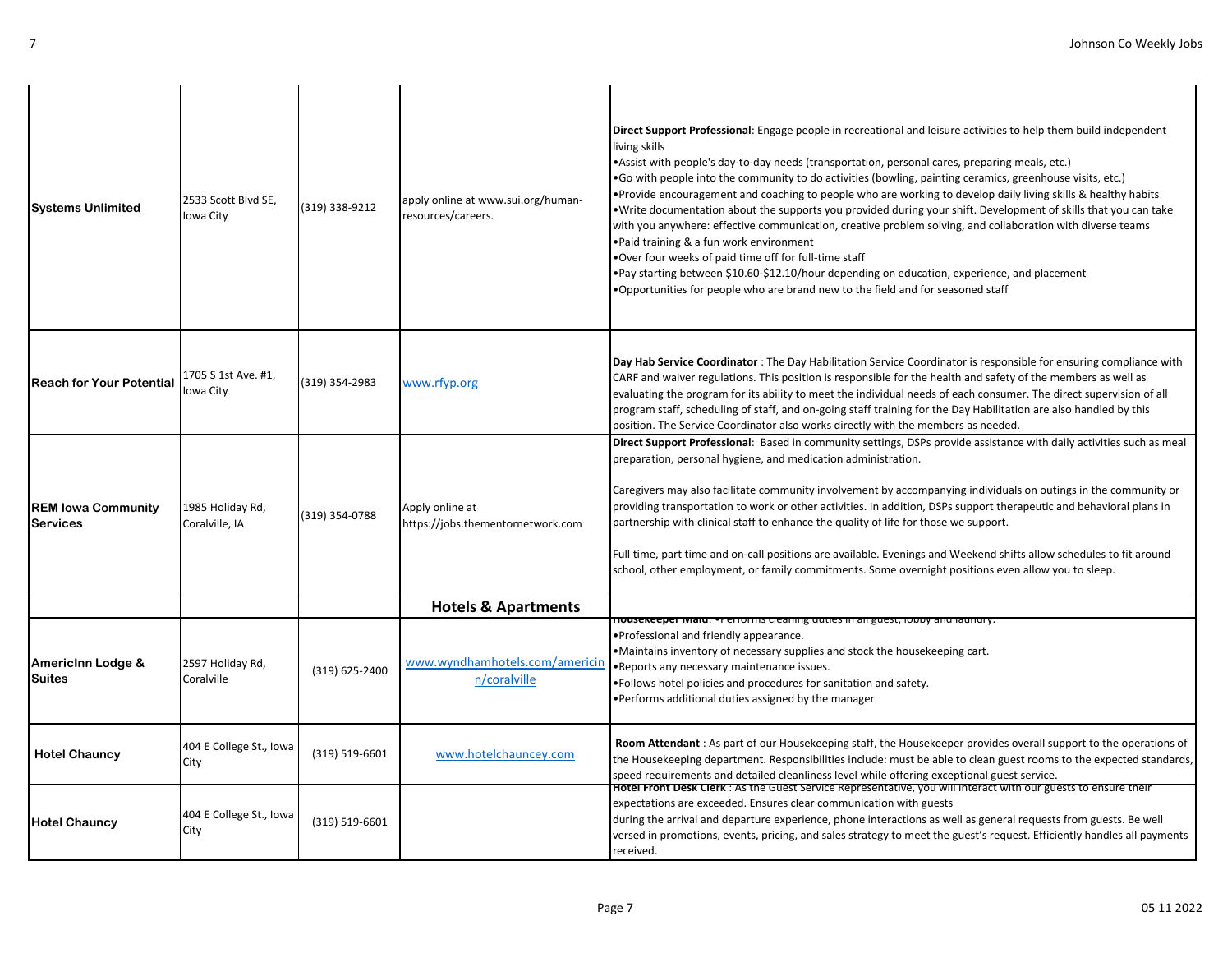| <b>Surestay Plus Hotel</b>                            | 200 6th St., Coralville                | (319) 337-9797 | https://workforcenow.adp.com | Night Auditor: The Night Auditor works as a Guest Service Representative and member of the Front Desk Team<br>specifically responsible for auditing all revenue transactions, ensuring reports are accurate, credit card batches are<br>transmitted correctly and cash is secured. Serves as acting Manager on Duty in the case of an incident or<br>emergency.                                                                                                                  |
|-------------------------------------------------------|----------------------------------------|----------------|------------------------------|----------------------------------------------------------------------------------------------------------------------------------------------------------------------------------------------------------------------------------------------------------------------------------------------------------------------------------------------------------------------------------------------------------------------------------------------------------------------------------|
| <b>Hawkeye Hotels-</b><br><b>Coralville/lowa City</b> | 2681 James St.,<br>Coralville          | 319-338-6000   |                              | <del>ouest service Agent/Front Desk: דוופ והמודו esponsionities include: דום perioritie agent/Front periorities and</del><br>efficient manner Front Desk responsibilities achieving timeliness, accuracy of information, and guest satisfaction as<br>required by the brand and Hawkeye Hotels.<br>Please note***The working schedule is solely based upon the needs of the hotel business, meaning that the hours<br>worked are directly affected by the hotel's occupancy. *** |
| <b>Drury Hotels</b>                                   | 815 1st Ave, Coralville (319) 512-3073 |                | www.DruryCareers.com         | Guest Service Agent: Performs all Front Desk related functions including but not limited to checking guests in and<br>out, promoting company programs, maintaining guest records, cash handling, monitoring guest satisfaction, problem<br>resolution, etc.                                                                                                                                                                                                                      |
| <b>Drury Hotels</b>                                   | 815 1st Ave, Coralville (319) 512-3073 |                | www.DruryCareers.com         | Hiring Housekeeper, Breakfast Attendant: \$500 hiring bonus                                                                                                                                                                                                                                                                                                                                                                                                                      |
| <b>Drury Hotels</b>                                   | 815 1st Ave, Coralville                | (319) 512-3073 | www.DruryCareers.com         | Laundry Person: \$500 Hiring Bonus<br>muu mm oo Jurus iyo                                                                                                                                                                                                                                                                                                                                                                                                                        |
| <b>Fairfield Inn &amp; Suites</b>                     | 650 Coral Ridge Ave,<br>Coralville, IA | (319) 333-7711 |                              | position of Front Desk Agent.<br>The main responsibilities include: To perform in a pleasant, professional, and efficient manner Front Desk<br>responsibilities achieving timeliness, accuracy of information, and guest satisfaction as required by the brand and<br>Hawkeye Hotels.<br>Please note***The working schedule is solely based upon the needs of the hotel business, meaning that the hours<br>worked are directly affected by the hotel's occupancy. ***           |
| <b>Fairfield Inn &amp; Suites</b>                     | 650 Coral Ridge Ave,<br>Coralville, IA | (319) 333-7711 |                              | <b>Breakfast Attendant</b> : The Fairfield inn Coraiville is currently seeking qualified candidates for the position of Breakfast<br>Attendant.<br>The main responsibilities of this position include: To provide guest food and beverage service in a safe and aesthetic<br>manner for breakfasts, hospitality hours, and/or meeting rooms.                                                                                                                                     |
| <b>Graduate Iowa City</b><br>Hotel                    | 210 S Dubuque St,<br>Iowa City         | (319) 337-4058 |                              | Night Auditor: • Audits the daily guest ledger<br>•Handles all end-of-day accounting functions including posting daily room rates and room tax<br>. Ensures accuracy of all charges to guest folios<br>•Averages sum of revenues of all accounts receivable from food, room and other departments<br>. Acts as front desk clerk, checking guests in and out, booking reservations and resolving guest issues                                                                     |
| <b>Graduate Iowa City</b><br>Hotel                    | 210 S Dubuque St,<br>Iowa City         | (319) 337-4058 |                              | Multiple Positions Available : Graduate Hotels <sup>®</sup> , is seeking energetic, dynamic individuals to join us at Graduate Iowa<br>City and its wonderful team of hospitality enthusiasts. If you are a rock star ready to show us your stuff, we would<br>love to meet you!                                                                                                                                                                                                 |
| <b>Heartland Inn</b>                                  | 87 2nd St., Coralville                 | (319) 351-8132 |                              | Front Desk Clerk : Hotel Front Desk Agent responsibilities include registering guests, managing reservations and<br>providing information about rooms, rates and amenities. If you have a knack for customer service and work<br>experience in the hotel industry, we'd like to meet you.                                                                                                                                                                                        |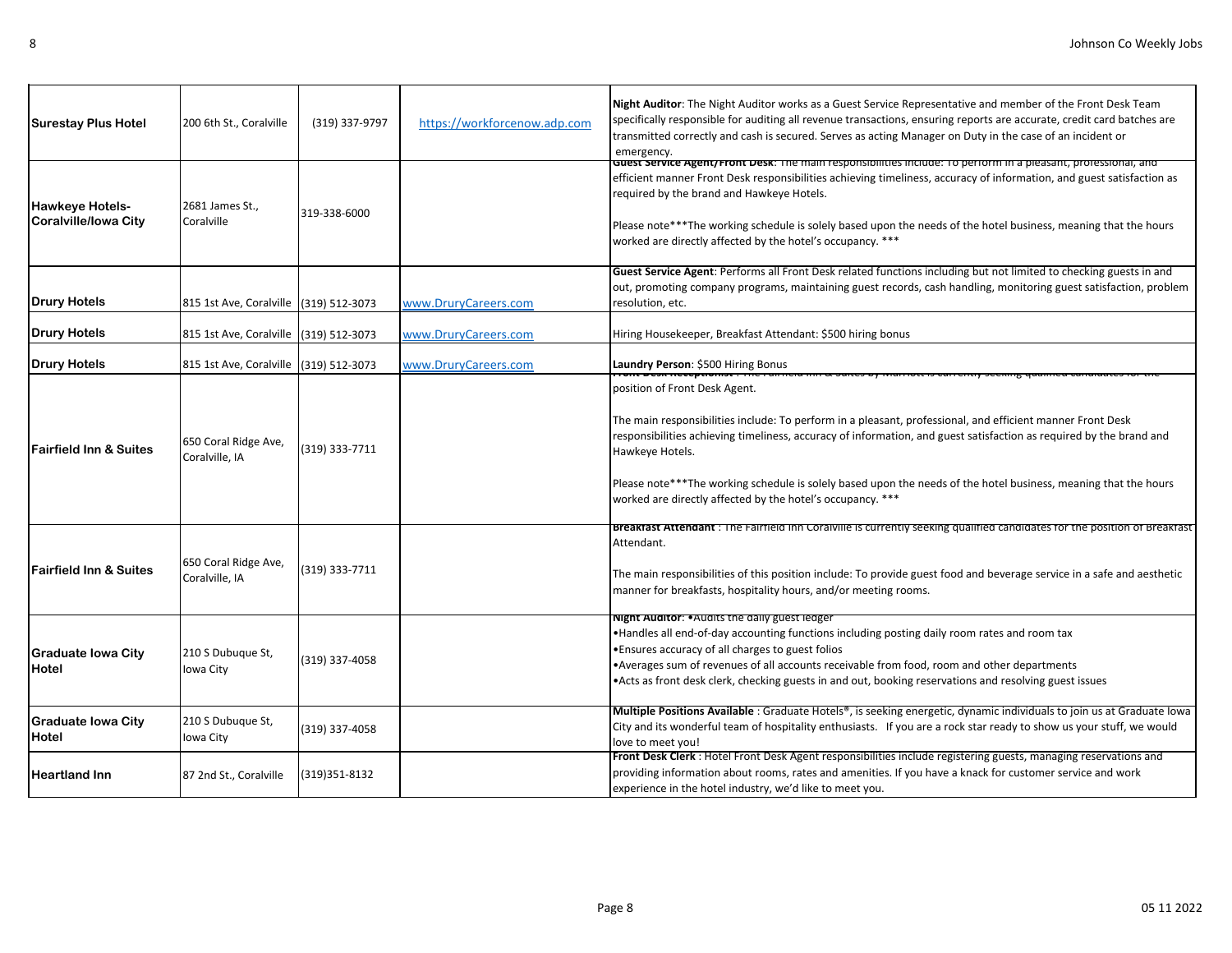|                                                                   |                                           |                |                                              | <u> החוליוט וכמה מוא כמורט הוקר מכסט ווסף</u>                                                                                                                                                                                                                                                                                                                                                                                                                                                                                              |
|-------------------------------------------------------------------|-------------------------------------------|----------------|----------------------------------------------|--------------------------------------------------------------------------------------------------------------------------------------------------------------------------------------------------------------------------------------------------------------------------------------------------------------------------------------------------------------------------------------------------------------------------------------------------------------------------------------------------------------------------------------------|
| <b>Hampton Inn</b>                                                | 1200 1st Ave,<br>Coralville               | (319) 351-6600 |                                              | . Welcome guests in a friendly, prompt and professional manner.<br>•Register guests, issue room keys, provide information on hotel services and room location. Answer phones in a<br>prompt and courteous manner.<br>.Up-sell rooms where possible to maximize hotel revenue.<br>•Accurately process all cash and credit card transactions in accordance with established procedures including but not<br>limited to posting all charges, completing cashier and other reports, preparing deposit, and counting/securing<br>assigned bank. |
| <b>Hotel Vitro</b>                                                | 201 S Linn St, Iowa<br>City               | (319) 259-7111 |                                              | Hiring for multiple positions including Front Desk. Night Auditor, Housekeeping, Housekeeping Manager: Apply to<br>join our team today! We are hiring immediately, and you can have instant access to earned wages right away through<br>our financial wellness platform. Enjoy discounted hotel stays worldwide! We offer bonus potential for performance.<br>As a member of our team you will have the opportunity to learn and grow in hospitality.                                                                                     |
| Hyatt Regency Coralville 300 E 9th St., Coralville (319) 688-4000 |                                           |                |                                              | <b>Part-Time Front Desk Agent: Responsibilities:</b><br>.Check guests in and out of room.<br>. Respond to guest requests and handle guest issues or report complaints to management.<br>•Promptly answer the phone in a professional and clear manner.<br>•Greet and welcome guest as they arrive at the hotel.                                                                                                                                                                                                                            |
| <b>KMB Property</b><br>Management                                 | 916 Maiden Ln, Iowa<br>City               | 319) 351-0102  |                                              | <b>Operations Specialist</b> : Assist with day-to-day business operations of KMB, a residential property management<br>company, by executing all tasks necessary to ensure processes and procedures are documented and followed. Assist<br>with organizational projects to ensure efficiencies are implemented.                                                                                                                                                                                                                            |
| <b>Radisson Hotel &amp;</b><br><b>Conference Center</b>           | 1220 1st Ave,<br>Coralville               | (319) 351-5049 |                                              | Front Desk Receptionist: We're looking for a front desk agent to assist guests with their requests, check in and check<br>out reservations, and answer telephone. Ultimately, you will provide excellent customer service to guests and keep<br>the front desk and accounting operations running smoothly.                                                                                                                                                                                                                                 |
| <b>Mainstay Suites</b>                                            | 2491 Holiday Rd.,<br>Coralville, IA       | (319) 259-5115 |                                              | Front Desk/Night Auditor: This position will be for 40 hours a week for a full time Front Desk/Night Auditor during<br>the hours of 7 AM - 3 PM and/or 11 PM - 7 AM. MUST BE ABLE TO WORK WEEKEND NIGHTS!!                                                                                                                                                                                                                                                                                                                                 |
| <b>Watts Group, Inc.</b>                                          | 425 E Oakdale Blvd Ste<br>101, Coralville | (319) 338-4100 |                                              | Property Management Coordinator : Key Responsibilities & Essential Functions:<br>•Greeting visitors, answering routine questions, making visitors feel comfortable as needed.<br>. Help with department email boxes, voicemail, data entry, quality control of leases, inputting maintenance requests,<br>and other leasing coordination and support.<br>. Performs other duties as assigned.<br>.Help with HOA management.                                                                                                                |
|                                                                   |                                           |                | <b>Banking/Finance</b>                       |                                                                                                                                                                                                                                                                                                                                                                                                                                                                                                                                            |
| <b>Hills Bank &amp; Trust</b>                                     |                                           |                | Apply online: www.hillsbank.com              | Hiring for multiple positions, check the website for details.                                                                                                                                                                                                                                                                                                                                                                                                                                                                              |
| <b>GreenState Credit Union</b>                                    | 2355 Landon Rd.,<br>North Liberty, IA     | 319-339-1000   | WWW.UICCU.ORG                                | Currently hiring for multiple Positions, visit the website for details.                                                                                                                                                                                                                                                                                                                                                                                                                                                                    |
|                                                                   |                                           |                | Government/Office                            |                                                                                                                                                                                                                                                                                                                                                                                                                                                                                                                                            |
| <b>Johnson County</b><br><b>Ambulance Service</b>                 | 808 S Dubuque St.,<br>Iowa City           | (319) 356-6013 | Apply online at<br>www.johnsoncountyiowa.gov | Full Time Paramedic: Under direction of the Ambulance Director, Ambulance Assistant Director, and/or Field<br>Supervisor is responsible to provide paramedic level patient care in accordance with the Ambulance Service protocols<br>and under the auspices of the medical director or medical control physician designee.                                                                                                                                                                                                                |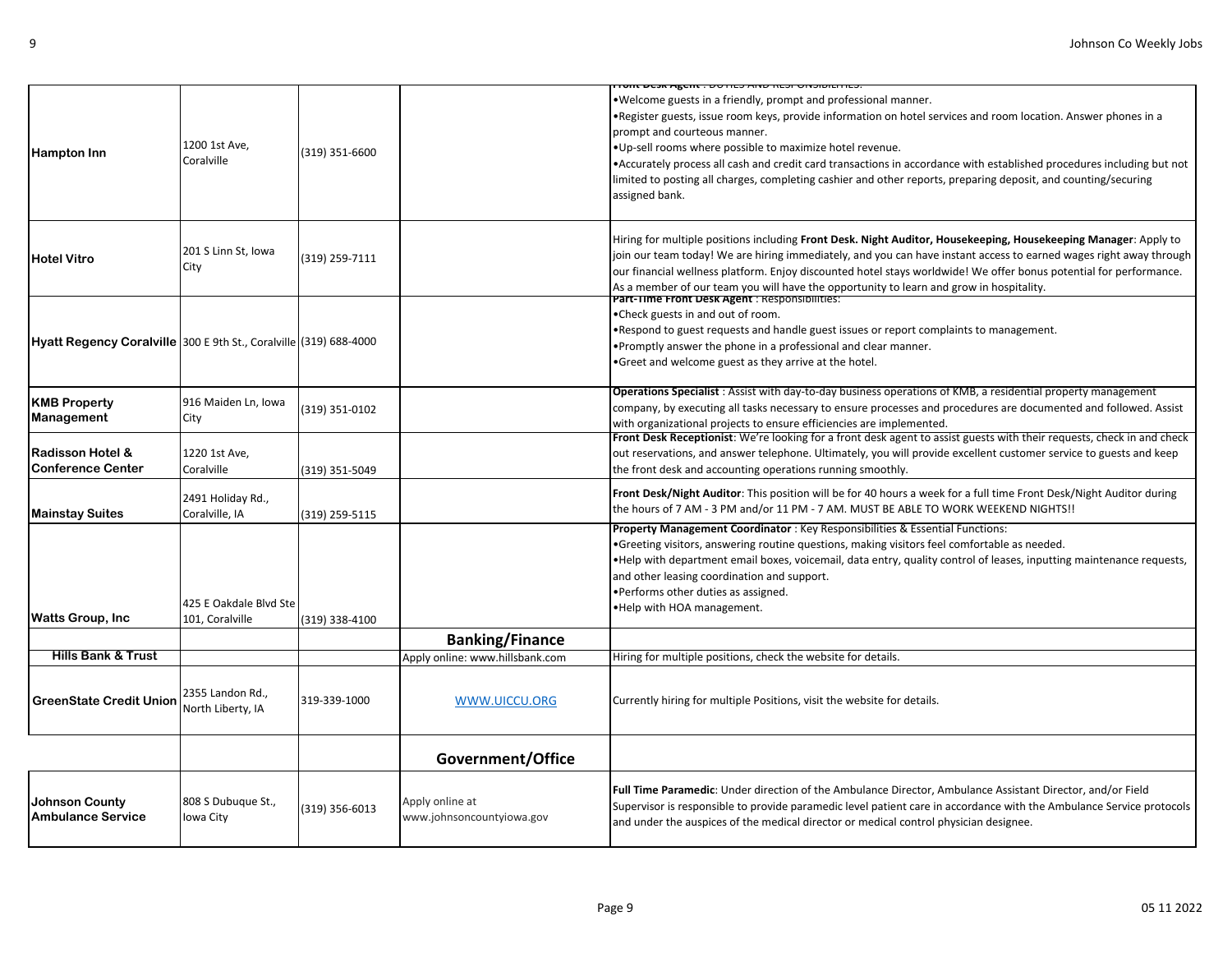| <b>Johnso County</b><br>Ambulance                      | 808 S Dubuque St.,<br>Iowa City          | (319) 356-6013  | Apply online at<br>www.johnsoncountyiowa.gov | Part Time Paramedic: Under direction of the Ambulance Director, the Assistant Director, and/or Field Supervisor, is<br>responsible to provide paramedic level patient care in accordance with the ambulance service protocols and under<br>the auspices of the medical control physician or physician designee.                                                                                                                                                                                                                                                                                                                                                                                                                                                                                                                                          |
|--------------------------------------------------------|------------------------------------------|-----------------|----------------------------------------------|----------------------------------------------------------------------------------------------------------------------------------------------------------------------------------------------------------------------------------------------------------------------------------------------------------------------------------------------------------------------------------------------------------------------------------------------------------------------------------------------------------------------------------------------------------------------------------------------------------------------------------------------------------------------------------------------------------------------------------------------------------------------------------------------------------------------------------------------------------|
| Johnson County<br><b>Attorney's Office</b>             | 500 S Clinton St. Ste<br>400, Iowa City  | (319) 339-6100  | Apply online at<br>www.johnsoncountyiowa.gov | Assistant County Attorney I/ Il-Criminal Division : Under direction of the County Attorney, perform a variety of<br>administrative, technical, and advanced professional legal work of moderate to considerable difficulty in representing<br>the County in criminal, juvenile, and civil cases by either the Code of Iowa or the Johnson County Code.                                                                                                                                                                                                                                                                                                                                                                                                                                                                                                   |
| Johnson County<br><b>Auditor/Accounting</b>            | 913 S Dubuque St. Ste<br>101, Iowa City  | (319) 356-6004  | Apply online at<br>www.johnsoncountyiowa.gov | Part Time Confidential Recording Secretary: Under supervision and in accordance with lowa law, attend meetings<br>and type minutes and/or transcriptions of the Johnson County Board of Supervisors' proceedings and other meetings<br>as needed, maintaining strict confidentiality when appropriate or required. Meet assigned deadlines in preparing<br>minutes from recorded audio into the required format. Archive official County records and those duly filed with the<br>County Auditor.                                                                                                                                                                                                                                                                                                                                                        |
| Johnson County<br><b>Auditor/Elections</b>             | 913 S Dubuque St. Ste<br>101, Iowa City  | (319-) 356-6004 | Apply online at<br>www.johnsoncountyiowa.gov | Part Time Elections Clerk : Under general supervision and in accordance with lowa law, is responsible for routine<br>clerical functions related to conducting elections.                                                                                                                                                                                                                                                                                                                                                                                                                                                                                                                                                                                                                                                                                 |
| Johnson County Human<br><b>Resources</b>               | 913 S Dubuque St., Ste<br>103, Iowa City | (319) 356-6003  | Apply online at<br>www.johnsoncountyiowa.gov | Human Resource Assistant: Under supervision, perform administrative assistant and generalist responsibilities in<br>Human Resources Department. Maintain records, assist with recruitment, onboarding, employee/labor relations,<br>newsletter/publications, benefit administration, worker's compensation, and other supportive human resource<br>functions.                                                                                                                                                                                                                                                                                                                                                                                                                                                                                            |
| <b>Johnson County Seats</b>                            | 4810 Melrose Ave,<br>Iowa City           | (319) 339-6128  | Apply online at<br>www.johnsoncountyiowa.gov | Casual Driver : Under supervision, operates a motor vehicle and transports elderly and disabled individuals to various<br>destinations throughout Johnson County. Assists with driver training and vehicle maintenance when necessary.                                                                                                                                                                                                                                                                                                                                                                                                                                                                                                                                                                                                                   |
| <b>Johnson County Public</b><br>Health                 | 855 S Dubuque St. Ste<br>217, Iowa City  | (319) 356-6040  | Apply online at<br>www.johnsoncountyiowa.gov | Child Care Nurse Consultant : Under general supervision, provide nursing services for the Title V role of Child Care<br>Nurse Consultant (CCNC) including, but not limited to providing on-site consultation and technical assistance to child<br>care directors and staff about health and safety policies, health programs, the health and safety of participants and<br>personel, and specific child health or safety issues.                                                                                                                                                                                                                                                                                                                                                                                                                         |
| <b>Johnson County Public</b><br>Health                 | 855 S Dubuque St. Ste<br>217, Iowa City  | (319) 356-6040  | Apply online at<br>www.johnsoncountyiowa.gov | Public Health Outreach and Engagement Coordinator : Under general supervision of the Public Health Director,<br>develop and implement communications and community/media relations activities. Develop public awareness of<br>Johnson County Public Health (JCPH) services, events, and activities. Perform project and special event planning, and<br>related work as required.                                                                                                                                                                                                                                                                                                                                                                                                                                                                         |
| <b>Johnson County</b><br><b>Information Technology</b> | 855 S Dubuque St. Ste<br>204, Iowa City  | (319) 356-6080  | Apply online at<br>www.johnsoncountyiowa.gov | Enterprise Solutions Architect : Under general direction of the Information Technology Director, supervises a cross-<br>functional team that responds to County business software needs by creating custom applications, reports and<br>interfaces and implementing and supporting third-party software applications. Provides leadership on software<br>development projects by overseeing, championing and participating in all phases of the software development life<br>cycle process. Sets priorities and facilitates coordination between software development and software support teams<br>necessary to resolve issues and implement changes. Collaborates with users, stakeholders, vendors and staff to<br>assess business needs and provide technology-based solution strategies and vision for niche segments and the County<br>as a whole. |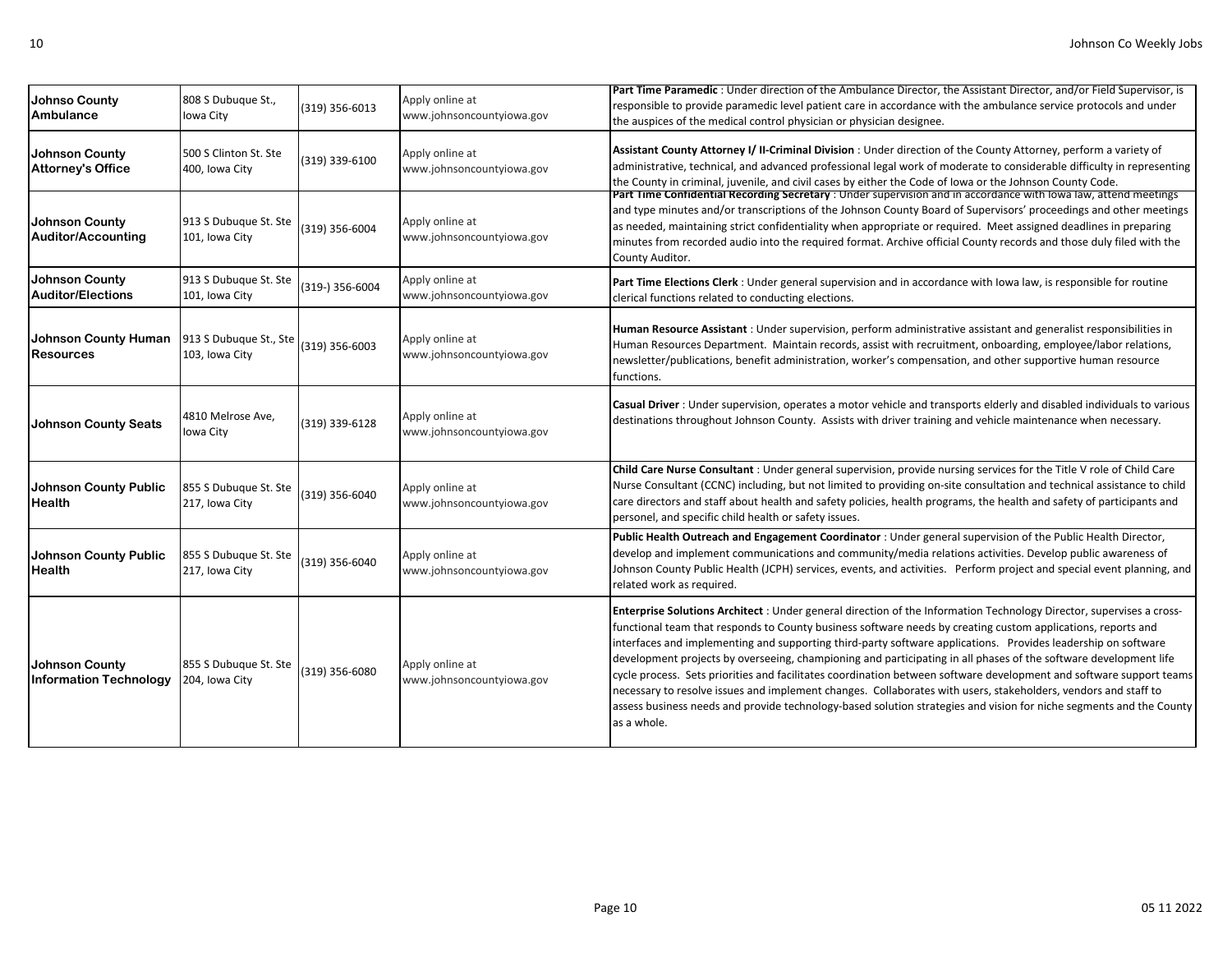| Johnson County<br><b>Information Technology</b>        | 855 S Dubuque St. Ste<br>204, Iowa City     | (319) 356-6080 | Apply online at<br>www.johnsoncountyiowa.gov | Full Stack Software Developer II: Under general supervision, caters to user experience and functionality by creating<br>and maintaining custom software solutions for internal clients as well as those exposed to the public through Johnson<br>County's website. Demonstrates competency in all phases of the Software Development Life Cycle for new web<br>applications/features and interfaces to other applications. Participates in implementation and end-user support of<br>custom solutions. Contributes to a cross-functional team that responds to business software needs by creating<br>custom applications, reports and interfaces and implementing and supporting third-party software applications. |
|--------------------------------------------------------|---------------------------------------------|----------------|----------------------------------------------|----------------------------------------------------------------------------------------------------------------------------------------------------------------------------------------------------------------------------------------------------------------------------------------------------------------------------------------------------------------------------------------------------------------------------------------------------------------------------------------------------------------------------------------------------------------------------------------------------------------------------------------------------------------------------------------------------------------------|
| <b>Johnson County Auditor</b>                          | 913 S Dubuque St,<br>Iowa City              | (319) 356-6004 | Apply online at<br>www.johnsoncountyiowa.gov | Map Delineator: Under general supervision, handles transactions which require judgment to ensure the complete<br>and accurate transmittal of mapping and associated database information and as necessary, other real estate records.                                                                                                                                                                                                                                                                                                                                                                                                                                                                                |
| <b>Johnson County Auditor</b>                          | 913 S Dubuque St,<br>Iowa City              | (319) 356-6004 | Apply online at<br>www.johnsoncountyiowa.gov | Part Time Map Delineator : Under supervision, performs basic tasks to ensure complete and accurate database<br>development, research, documentation, and map production for the growth of the County GIS.                                                                                                                                                                                                                                                                                                                                                                                                                                                                                                            |
| Johnson County Medical<br><b>Examiner</b>              | 808 S Dubuque St. Ste<br>204, Iowa City     | (319) 339-6197 | Apply online at<br>www.johnsoncountyiowa.gov | Medical Examiner Investigator: Under direction, conducts death investigations in the field and in institutional<br>settings, issues cremation permits, acts as a liaison between the Johnson County Medical Examiner Department and<br>other agencies and families of decedents, and performs related tasks.                                                                                                                                                                                                                                                                                                                                                                                                         |
| <b>Johnson County</b><br><b>Sherrif's Office</b>       | 511 S Capitol St. PO<br>Box 2540, Iowa City | (319) 356-6020 | Apply online at<br>www.johnsoncountyiowa.gov | Corrections Social Worker: Under general supervision of the Corrections Healthcare Supervisor, provide behavioral<br>skill development and/or crisis intervention to individuals incarcerated at the Johnson County jail. Coordinate<br>services for inmates with mental illness, substance abuse and co-occurring disorders. Identify, monitor and evaluate<br>community-based programs and service providers on an on-going basis.                                                                                                                                                                                                                                                                                 |
| <b>Johnson County</b><br><b>Information Technology</b> | 855 S Dubuque St. Ste<br>204, Iowa City     | (319) 356-6080 | Apply online at<br>www.johnsoncountyiowa.gov | Software Support Specialist II: Under direction, provides technical leadership on software application integrations,<br>value-added customizations, implementations and support. Diagnoses and resolves complex problems and/or<br>escalates as needed to meet expected levels of service. Caters to user experience and functionality through<br>collaboration with users, stakeholders, vendors and other technical staff. Contributes to a cross-functional team that<br>responds to business software needs by creating custom applications, reports and interfaces and implements and<br>supports third-party software applications.                                                                            |
| <b>Johnson County</b><br><b>Treasurer's Office</b>     | 913 S Dubuque St. PO<br>Box 2420 Iowa City  | (319) 356-6087 | Apply online at<br>www.johnsoncountyiowa.gov | Clerk III: Under general supervision, performs duties equivalent or similar to those of a Clerk II. Additionally, provide<br>leadership and training to clerical staff and perform functions of Deputy at the Deputy's direction or in the Deputy's<br>absence                                                                                                                                                                                                                                                                                                                                                                                                                                                       |
| <b>Johnson County Seats</b>                            | 4810 Melrose Ave,<br>Iowa City              | (319) 339-6128 | Apply online at<br>www.johnsoncountyiowa.gov | Casual Driver : Under supervision, operates a motor vehicle and transports elderly and disabled individuals to various<br>destinations throughout Johnson County. Assists with driver training and vehicle maintenance when necessary.                                                                                                                                                                                                                                                                                                                                                                                                                                                                               |
| <b>Johnson County</b><br><b>Physical Plant</b>         | 855 S Dubuque St.,<br>Iowa City             | (319) 356-6073 | Apply online at<br>www.johnsoncountyiowa.gov | Groundskeeper: Under the direction of the Facilities Director, manages and maintains the grounds for Johnson<br>County Facilities including areas around the Administration, Health and Human Services (HHS), Ambulance/Medical<br>Examiner (AME), Courthouse, Sheriff's Office, Guidelink Center and other areas as needed.                                                                                                                                                                                                                                                                                                                                                                                         |
| Johnson County<br><b>Physical Plant</b>                | 855 S Dubuque St.,<br>lowa City             | (319) 356-6073 | Apply online at<br>www.johnsoncountyiowa.gov | Seasonal Grounds Worker : Acts as a manual laborer and limited skill equipment operator, engaging in a wide range<br>of outdoor maintenance. Grounds work is fairly routine and repetitive. Some job assignments will be guided only by<br>general instructions, without direct supervision.                                                                                                                                                                                                                                                                                                                                                                                                                         |
| <b>Johnson County</b><br><b>Secondary Roads</b>        | 4810 Melrose Ave,<br>lowa City              | (319) 356-6046 | Apply online at<br>www.johnsoncountyiowa.gov | Road Maintenance Seasonal Worker : Under immediate supervision, provides manual labor in a variety of<br>maintenance and construction projects, performs related work as required. Temporary position, 40 hours per week.                                                                                                                                                                                                                                                                                                                                                                                                                                                                                            |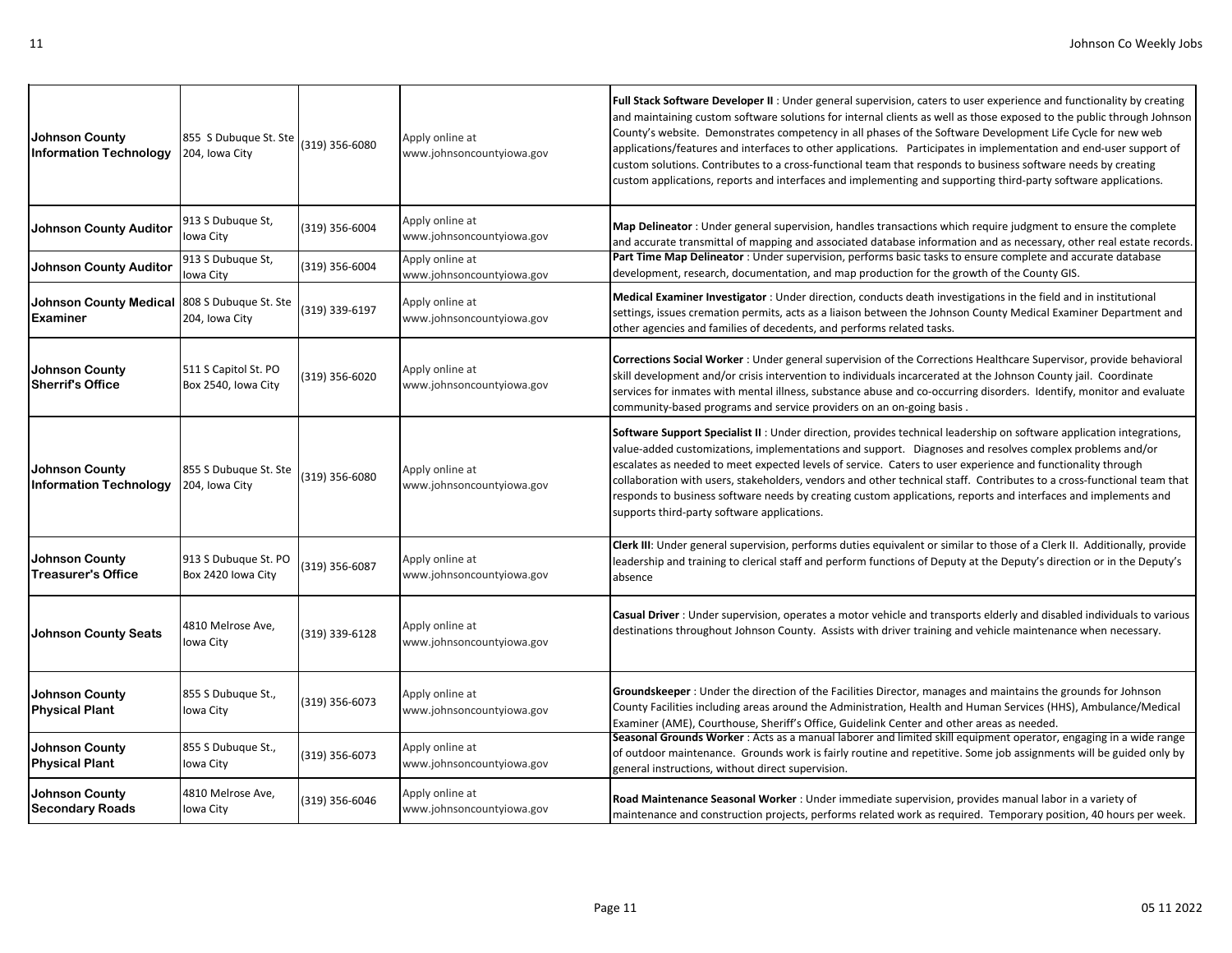| <b>Johnson County</b><br><b>Secondary Roads</b> | 4810 Melrose Ave,<br>lowa City           | (319) 356-6046 | Apply online at<br>www.johnsoncountyiowa.gov                 | Engineering Technician I: Under general supervision, perform technical engineering and/or surveying related work<br>including lead responsibility for construction project inspection and/or a survey crew.                                                                                                                                                                                                                                                                                                                                                                                                         |
|-------------------------------------------------|------------------------------------------|----------------|--------------------------------------------------------------|---------------------------------------------------------------------------------------------------------------------------------------------------------------------------------------------------------------------------------------------------------------------------------------------------------------------------------------------------------------------------------------------------------------------------------------------------------------------------------------------------------------------------------------------------------------------------------------------------------------------|
| <b>Johnson County</b><br>Conservation           | FW Kent Park, 2048<br>Hwy 6 NW, Oxford   | (319) 645-2315 | Apply online at<br>www.johnsoncountyiowa.gov                 | Seasonal Naturalist Intern: Under general supervision of the Naturalist, assist in carrying out<br>conservation/environmental education programming for the Johnson County Conservation Board. Provide programs<br>and field trips for a variety of audiences; create and improve displays, write articles, provide public service<br>announcements and write press releases. Duties will also include the maintenance of live animal displays and<br>working with volunteers. Assist Conservation staff with work activities and special projects.                                                                 |
| Johnson County<br>Conservation                  | FW Kent Park, 2048<br>Hwy 6 NW, Oxford   | (319) 645-2315 | Apply online at<br>www.johnsoncountyiowa.gov                 | Seasonal Park Worker, Seasonal Park Worker-Naturi Resources and Seasonal Park Worker-Operations : Under<br>general supervision as a manual laborer and limited skill equipment operator engaging in a wide range of<br>conservation and other outdoor recreation maintenance and construction activities. Work with a lead person, though<br>may be called upon to work on job assignments without direct supervision and being guided only by general job<br>instructions. Perform related work such as preventive maintenance functions on equipment. This position may<br>require work on Saturdays and Sundays. |
| <b>City of North Liberty</b>                    | 3 Quail Creek Circle,<br>North Liberty   | 319-626-5700   | http://northlibertyiowa.org                                  | Check website for current job openings                                                                                                                                                                                                                                                                                                                                                                                                                                                                                                                                                                              |
| <b>City of North Liberty</b>                    | 25 W. Cherry St.,<br>North Liberty       |                | www.northlibertyiowa.org/nlfdpartti<br>me                    | Check website for current job openings                                                                                                                                                                                                                                                                                                                                                                                                                                                                                                                                                                              |
| <b>Iowa City School District</b>                | 1725 N Dodge St.,<br>Iowa City           | (319) 688-1000 | www.iowacityschools.irg                                      | Check website for current job openings                                                                                                                                                                                                                                                                                                                                                                                                                                                                                                                                                                              |
| City of Iowa City                               | 410 E Washington St                      | (319) 356-6020 | visit www.icgov.org/jobs                                     | Hourly Assistant Operator: Under immediate direction, assists in shift operation of the Water treatment plant,<br>inspects, and operates water treatement plant machines and equipment.                                                                                                                                                                                                                                                                                                                                                                                                                             |
| <b>City of Iowa City</b>                        | 410 E Washington St                      | (319) 356-6020 | visit www.icgov.org/jobs                                     | Multiple positions available.                                                                                                                                                                                                                                                                                                                                                                                                                                                                                                                                                                                       |
| <b>Iowa City School Bus</b><br>Barn             | 2185 S Gilbert St.,<br>Iowa City         | (319) 688-1900 | www.driveayellowbus.com                                      | Hiring School Bus Driver: \$16.44- \$21.02 per hour for bus arivers based on experience. Flexible Hours- no Nights or<br>Weekends required, No experience necessary- will train. •Route hours guaranteed up to 5.0 hours per day when<br>school is in session<br>.Additional work hours available through field trip and charter work<br>•Summer School routes available - Work year-round with school & holiday breaks                                                                                                                                                                                             |
| <b>City of Coralville</b>                       | 1512 7th St, Coralville                  | 319-248-1700   | www.coralville.org/jobs                                      | Check website for current job openings                                                                                                                                                                                                                                                                                                                                                                                                                                                                                                                                                                              |
|                                                 |                                          |                | Service-Warehouse-Staffing<br><b>Agencies- Manufacturing</b> |                                                                                                                                                                                                                                                                                                                                                                                                                                                                                                                                                                                                                     |
| Amazon                                          | 2500 Heinz Rd, Iowa<br>City              | (319) 867-5309 | visit www.amzn.to/iowa                                       | Hiring for multiples positions : Immediate hourly positions available                                                                                                                                                                                                                                                                                                                                                                                                                                                                                                                                               |
| Amazon                                          | 2500 Heinz Rd, Iowa<br>Citv              | (319) 867-5309 | visit www.amzn.to/iowa                                       | Package Sorter (Immediate Hire) : Depending on your schedule, shift times will vary to ensure we meet customer-<br>promised delivery times. Full-time (40 hrs), reduced-time (30-36 hrs) or Part-time                                                                                                                                                                                                                                                                                                                                                                                                               |
| Aerotek                                         | Coralville, Iowa City &<br>North Liberty | (319) 731-1069 | <b>Call Melissa</b>                                          | Hiring for multiple positions in Coralville and Iowa City area                                                                                                                                                                                                                                                                                                                                                                                                                                                                                                                                                      |
| Alpla Inc                                       | 2258 Heinz Rd, Iowa<br>City              | (319) 337-4003 |                                                              | Package Operator 2nd and 3rd shift: Main Purpose of the Job:<br>Accurate packaging of produced bottles by following all packaging procedures.<br>Main Responsibilities:<br>D Setup and operate multiple types of packaging equipment. Equipment may include, but is not limited to:<br>o carton erectors<br>o partition inserters<br>o product inserters (MPV, VPM, PLU)                                                                                                                                                                                                                                            |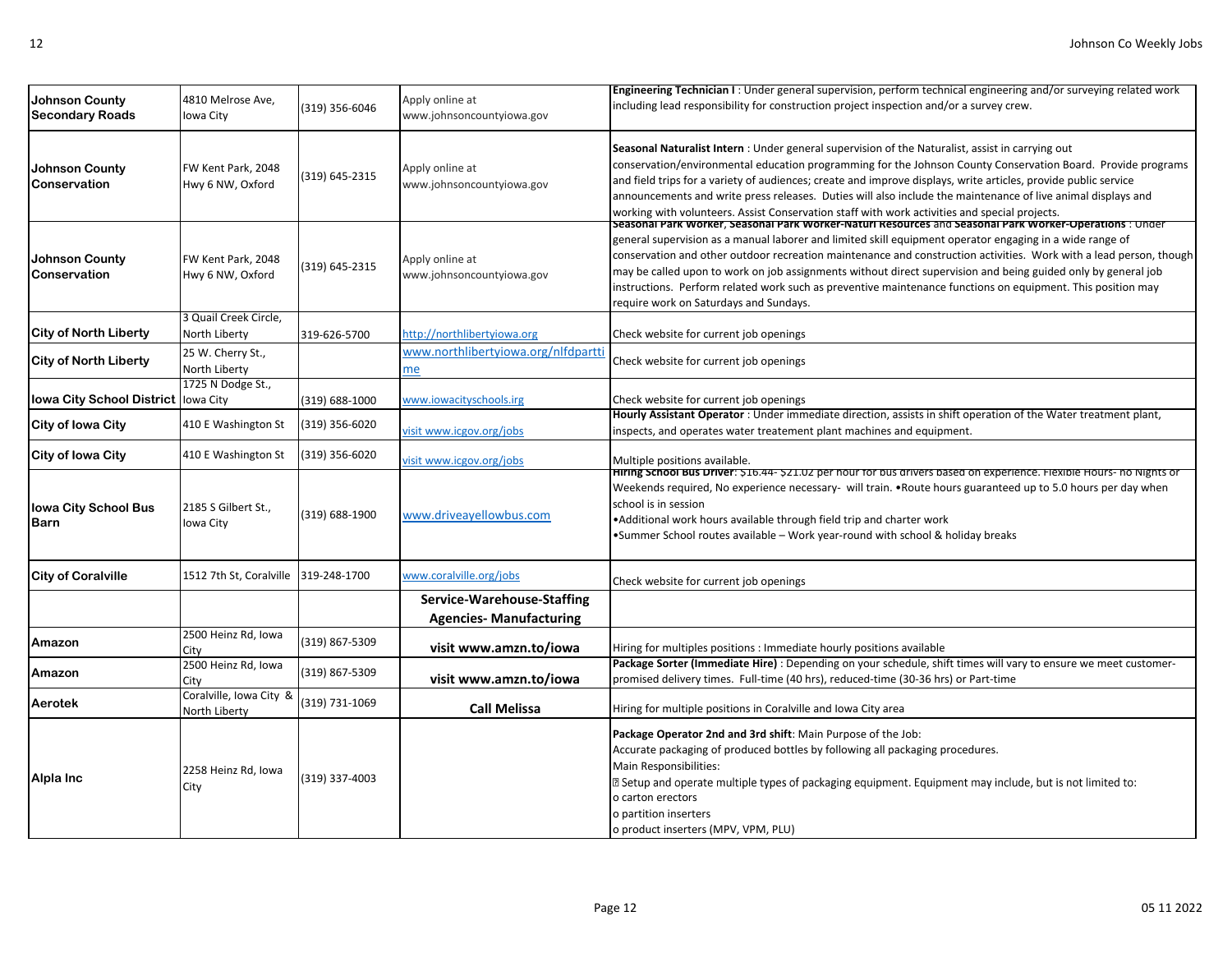| AutoZone                 |                                        |                |                                                                                                                                           | <b>Auto Parts Delivery Driver: Position Responsibilities</b><br>•Provides WOW! Customer Service<br>. Drives delivery vehicle to transport parts to commercial customers, including the loading and unloading of parts<br>. Picks up returns, cores and parts from nearby stores or outside vendors<br>•Maintains a safe driving and working environment, including PPE (Personal Protective Equipment)<br>. Assist do it yourself customers in the store between deliveries                                         |
|--------------------------|----------------------------------------|----------------|-------------------------------------------------------------------------------------------------------------------------------------------|---------------------------------------------------------------------------------------------------------------------------------------------------------------------------------------------------------------------------------------------------------------------------------------------------------------------------------------------------------------------------------------------------------------------------------------------------------------------------------------------------------------------|
| <b>Big Grove Brewery</b> | 1225 S Gilbert St<br>Iowa City         | (319) 354-2687 | www.biggrove.com                                                                                                                          | the essential functions.<br>•Strong organizational skills that reflect ability to perform and prioritize multiple tasks seamlessly with excellent<br>attention to detail.<br>•Strong business acumen.<br>•Must be a go getter with a constant thirst for improvement<br>.Ability to complete tasks in a timely manner.<br>.Must maintain confidentiality.<br>. Proficient in accounting and tax preparation software.                                                                                               |
| Centro, Inc.             | On Centro Way, North<br>Liberty        | (319) 626-3200 | www.centroinc.com                                                                                                                         | Manufacturing Weekend Shift: • Starting wage \$28.05 per hour (\$18.70 standard x 1.5 weekend adjustment).<br>•Must be 18 years of age.<br>. We will train on all tools. Previous manufacturing experience is a plus but not required.<br>•Full time positions on A shift (11:00 pm to 11:00 am) or B shift (11:00 am to 11:00 pm) are currently available.                                                                                                                                                         |
| <b>Club Car Wash</b>     | 2015 2nd St, Coralville (833) 416-9975 |                |                                                                                                                                           | Assistant Manager : Continuously train and support team members at varying experience levels<br>• Manage daily operations, support Operations Manager with team development and customer service<br>· Grow membership volume, promote Club Car Wash's values through exceptional customer service<br>· Display a fresh and professional appearance at all times<br>. Bring a welcoming, positive attitude for our customers & team members                                                                          |
| <b>Coral Ridge Mall</b>  | 1451 Coral Ridge Ave,<br>Coralville    |                | Visit<br>https://millardmallservices.appon   Hiring Housekeepers. \$16/hour:<br>e.com                                                     |                                                                                                                                                                                                                                                                                                                                                                                                                                                                                                                     |
| UNIFI Aviation Service   | Eastern Iowa Airport<br>(CID)          |                | https://recruiting.ultipro.com/AIR1011AIRCO/Job<br>Board/b7fb2efd-21e8-4238-87ac-<br>portunityId=679cb3dc-c091-4138-8776-<br>bf018570584c | CID Baggage Handler (\$17.00/hr+ Flight Privileges) : Essential Functions / Key Responsibilities<br>Loads, unloads, services, guides, and directs customer aircraft.<br>Safeguards customers' baggage, air cargo, airmail from weather, loss, theft, damage and/or destruction.<br>16ddacfaaefe/Opportunity/OpportunityDetail?op LLifts, loads/unloads, sorts and transfers passenger baggage, airmail, freight and company material in and out of<br>aircraft bins, belt loader or baggage carts in a safe manner. |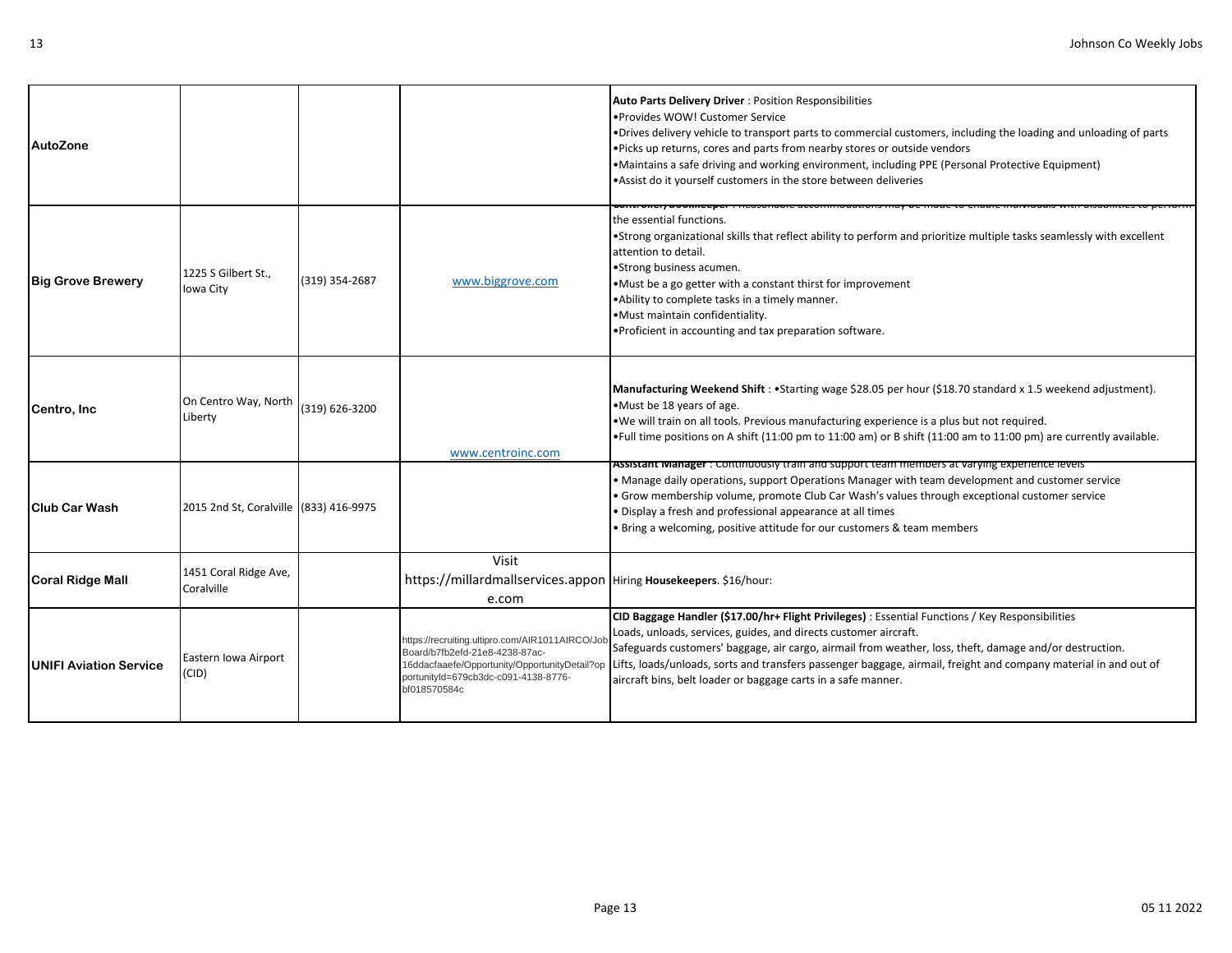|                                                |                                             |                |                        | סטרוואוץ סאָכומנטר בווען סוע סווווני. סוועכו מורכנג פעוטרויוסוטוון אָכורטווווס רטענוווכ מווע רכאָכנונויכ מספר                                                                                                                                                                                                                                                                                                                                                                                                                                                                                                                                                                                                                                    |
|------------------------------------------------|---------------------------------------------|----------------|------------------------|--------------------------------------------------------------------------------------------------------------------------------------------------------------------------------------------------------------------------------------------------------------------------------------------------------------------------------------------------------------------------------------------------------------------------------------------------------------------------------------------------------------------------------------------------------------------------------------------------------------------------------------------------------------------------------------------------------------------------------------------------|
| <b>Collins Aerospace</b>                       | 2855 Heartland Dr.,<br>Bldg 155, Coralville | (319) 295-1400 |                        | and processes. Basic Qualifications:<br>. High School Diploma or AA/AS degree or other 2-year post high school training with less than 2 years of relevant<br>experience<br>· Must be a U.S. Person/Permanent Resident "Green Card" holder                                                                                                                                                                                                                                                                                                                                                                                                                                                                                                       |
| <b>Big Ten Rentals</b>                         | 1820 Boyrum St., Iowa<br>City               | (319) 337-7368 |                        | Event Crew Set-Up and Deliver Driver: Immediate openings for Permanent and Temporary. Full Time and Part Time<br>employment. Deliver and set-up tents, tables, chairs, stages, dance floors, bleachers, and almost anything you can<br>think of that is rentable and certainly some things you hadnt thought of! Load and unload trucks, maintain a clean<br>warehouse. We operate seven days a week. Fast-paced. Expect overtime during the busy Summer months.                                                                                                                                                                                                                                                                                 |
| Geico                                          | 2213 2nd St, Coralville (319) 466-3512      |                | www.geico.com/careers  | Customer Service Representative - Entry : If you enjoy interacting with people, providing outstanding<br>customer service and are looking for a rewarding career, GEICO may be the right place for you! Our<br>Customer Service Representatives are licensed insurance professionals who delight customers every day<br>by providing exceptional, personalized customer service.<br>Through our industry-leading, paid training program, you will learn all about insurance policies and<br>regulations, and how to best assist our customers. As a Customer Service Representative, you will use your<br>strong communication skills to answer calls and properly handle customer inquiries, explain insurance<br>coverage and update policies. |
| <b>Goodwill Industries of</b><br>the Heartland | 1470 S 1st Ave., lowa<br>City               | (319) 337-4158 | www.workatgoodwill.com | FT Retail Service Specialist-lowa City Store: If you're available to work in a fast paced environment,<br>provide great customer service, and help further Goodwill's mission, we welcome you to apply only at<br>www.workatgoodwill.com. We offer a starting pay range of \$11.19 to \$12.41 for the Service Specialist<br>position.                                                                                                                                                                                                                                                                                                                                                                                                            |
| <b>Integrated DNA</b><br>Technologies          | 1710 Commercial<br>Park, Coralville, IA     | (319) 626-8400 | www.idtna.com          | Logistics Clerk-Weekday Overnight: The Logistics Clerk ensures the timely shipping of IDT products to<br>customers, including picking, packing, and verifying customer orders. This position performs other shipping-<br>related duties including consolidating packages and preparing manifests. Shift: Weekday Overnight (<br>Sunday - Thursday 9:00pm - 6:00am (flexible; could be 10:00pm- 7:00am)                                                                                                                                                                                                                                                                                                                                           |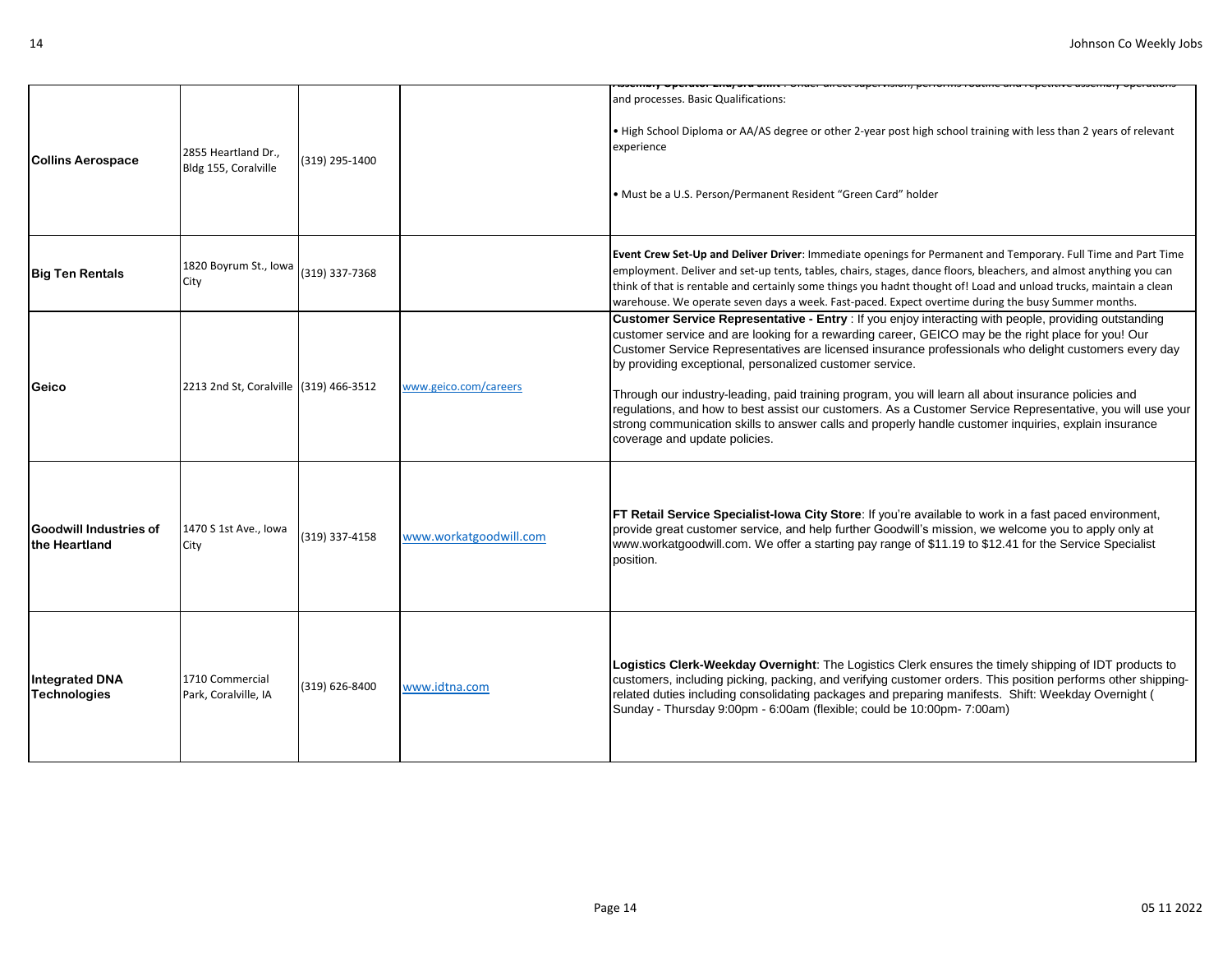| <b>Integrated DNA</b><br><b>Technologies</b>         | 1710 Commercial<br>Park, Coralville, IA | (319) 626-8400 | www.idtna.com                    | Warehouse Associate : The Warehouse Associate is responsible for receiving deliveries and unloading<br>trucks, stocking inventory in the warehouse, performing a variety of inventory transactions, ensures accurate<br>inventory levels.                                                                                                                                                                                                                                                                                                                                        |
|------------------------------------------------------|-----------------------------------------|----------------|----------------------------------|----------------------------------------------------------------------------------------------------------------------------------------------------------------------------------------------------------------------------------------------------------------------------------------------------------------------------------------------------------------------------------------------------------------------------------------------------------------------------------------------------------------------------------------------------------------------------------|
| Iowa Book                                            | 8 S Clinton St., Iowa<br>City           | (319) 337-4188 |                                  | <b>Full Time Head Cashier/Supply Manager:</b><br>Operating a cash register<br>Scheduling cashiers<br>Ordering supplies/perishable items<br>Receiving/stocking merchandise<br>Answering phones<br>Providing customer service<br>opening/closing store                                                                                                                                                                                                                                                                                                                             |
| <b>Iowa City School Bus</b><br>Barn                  | 2185 S Gilbert St.,<br>Iowa City        | (319) 688-1900 | www.driveayellowbus.com          | School Bus Driver : lowa Central School Bus is now Hiring School Bus Drivers in lowa City, IA. Our drivers<br>have flexible hours and time off during school holidays. \$16.44 - \$21.02 per hour for bus drivers (based on<br>experience)*<br>•Flexible Hours - no Nights or Weekends required*<br>No Experience Necessary - we will train you!                                                                                                                                                                                                                                 |
| <b>Iowa City School District</b>                     | 1725 N Dodge St.,<br>Iowa City          | 319-688-1000   | WWW.iowcityschools.org           | Hiring for multiple positions, check the website for details.                                                                                                                                                                                                                                                                                                                                                                                                                                                                                                                    |
| <b>Iowa City Community</b><br><b>School District</b> | 1725 N Dodge St.,<br>Iowa City          | (319) 688-1000 | www.iowacityschools.org          | Administrative Assistant: Iowa City Community School DistrictAdministrative Assistant Deputy<br>SuperintendentQUALIFICATIONS:High School Diploma, Bachelor's degree in Business Administration,<br>finance or related field preferred. Minimum five years of administrative assistant experience. Experience<br>working in a K-12 education system, budget and finance preferred. Such alternatives to the above<br>qualifications as the District may find appropriate and acceptable.REPORTS TO: Deputy<br>SuperintendentJOB GOAL: Work cooperatively with all district staff. |
| Joe's Place                                          | 115 Iowa Ave, Iowa<br>City              | (319) 338-6717 | https://joesplace-ic.com         | Part Time Security Staff : Join the Joe's Security Staff! Door staff are a crucial part of keeping Joe's Place<br>safe, fun, and clean. We are seeking motivated individuals that know how to de-escalate conflicts, check<br>ID's, control crowds, and aren't afraid to get a little dirty!                                                                                                                                                                                                                                                                                     |
| LL Pelling Company, Inc                              | 3148 Charbon Rd SE,<br>Iowa City        | (319) 351-3068 | www.llpelling.com                | <b>General Laborer</b> : Work starts April 2022<br>Job Description:<br>Our laborers perform a wide variety of manual tasks including shoveling, raking, digging, spreading and<br>leveling asphalt, concrete, or rock. No experience required, but you will need a solid work ethic.                                                                                                                                                                                                                                                                                             |
| Mass Markets                                         | 2937 Sierra Ct SW.<br>Iowa City, IA     | 1-888-387-1989 | Call or inquire with the company | Hiring for multiple positions                                                                                                                                                                                                                                                                                                                                                                                                                                                                                                                                                    |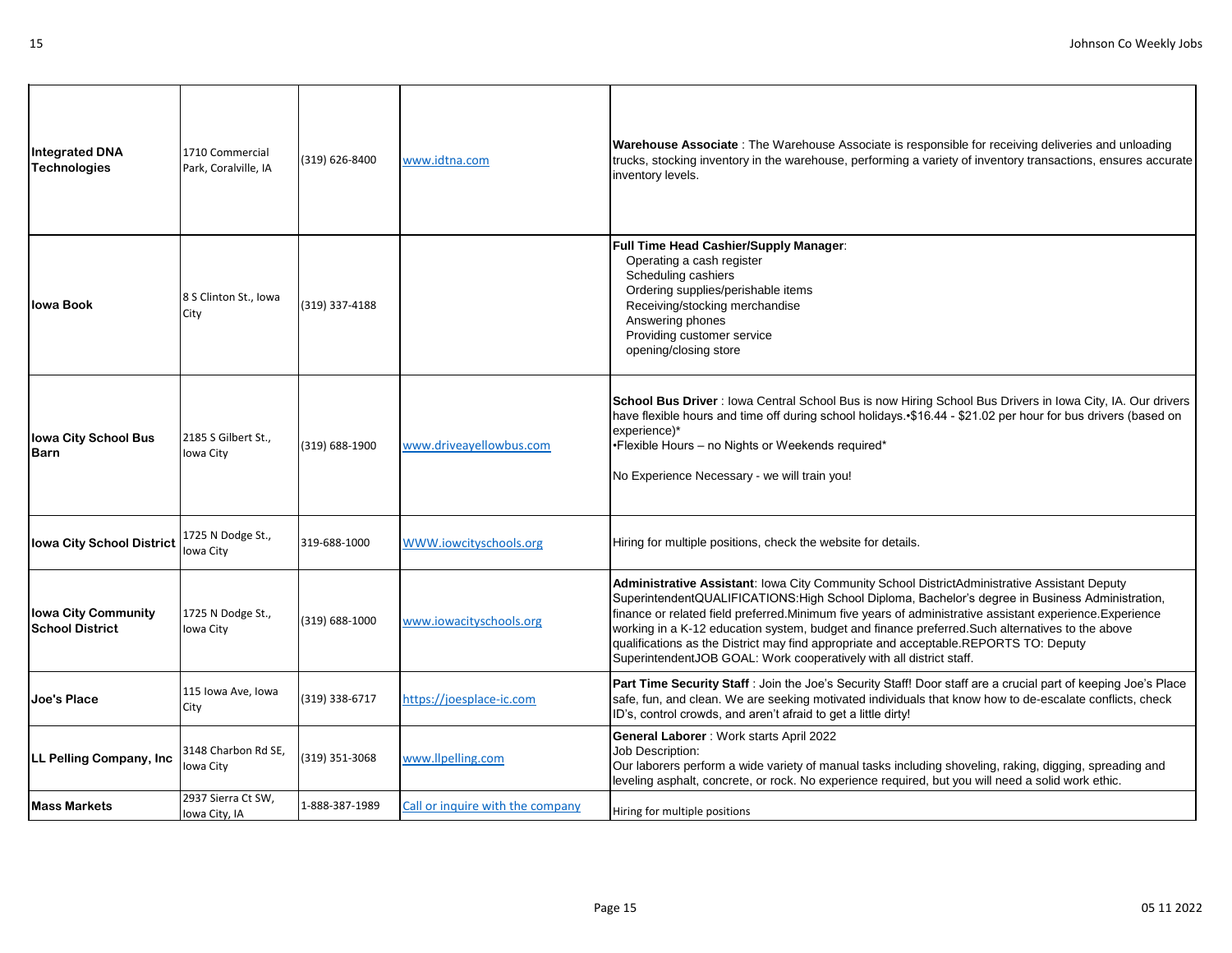|                                                     |                                                                             |                |                                                    | <u>Now hiring FT/PT warehouse workers, 521.05 an nour.  Your day-to-day tasks:</u>                                                                                                                                                                                                                                                                                                                                                                                                                                                                                                                                                                                       |
|-----------------------------------------------------|-----------------------------------------------------------------------------|----------------|----------------------------------------------------|--------------------------------------------------------------------------------------------------------------------------------------------------------------------------------------------------------------------------------------------------------------------------------------------------------------------------------------------------------------------------------------------------------------------------------------------------------------------------------------------------------------------------------------------------------------------------------------------------------------------------------------------------------------------------|
| <b>Nordstrom Warehouse</b><br><b>Plato's Closet</b> | 7700 18th St SW,<br>Cedar Rapids<br>1801 2nd St., Coralville (319) 351-3554 | (319) 846-4000 | www.platocloset.com                                | Receive, unload freight, unpack and deliver newly arrived merchandise<br>Complete receiving and/or shipping documentation, as required<br>Work in several different areas according to your job rotation<br>Utilize inventory management systems to scan, process and research merchandise shipments in accordance with our<br>inventory control processes<br>Sales Associate: Plato's Closet in Coralville, IA is hiring for full and part-time positions! We're looking for outgoing,<br>motivated, fashion-interested individuals to join our team and become Certified Buyers. All team members begin as<br>Sales Associates, learning the basics of Plato's Closet. |
| <b>United States Postal</b><br><b>Service</b>       | 925 Hwy 6 E, Iowa City (319) 354-8659                                       |                | contact Eliot Siegman at<br>eliot.siegman@usps.gov | PSE Sales & SVCS/Distribution Associate: Postal Support Employees (PSE) hold temporary appointments for periods<br>not-to-exceed 360 days.                                                                                                                                                                                                                                                                                                                                                                                                                                                                                                                               |
| Pearson                                             | 327 2nd St. #370,<br>Coralville                                             | (319) 338-1148 | www.pearsonvue.com                                 | Test Administrator: Pearson VUE offers a great environment to start or grow your career, we are now hiring for a<br>part time Test Administrator to join our team in Coralville, IA<br>Starting pay is \$11.50 per hour.                                                                                                                                                                                                                                                                                                                                                                                                                                                 |
| <b>Chatham Oaks</b>                                 | 4515 Melrose Ave,<br>Iowa City                                              | (319) 887-2701 |                                                    | Direct Support Professional: Direct Support Professionals will develop a rapport with clients and cultivate a safe,<br>supportive and professional relationship. Aid with daily living skills, mental health care and social networks. Recognize<br>and document goal progress and relevant personal interventions in an objective, clear and brief manner.<br>High school diploma or equivalent required. No experience necessary, we provide extensive training. Iowa driver's<br>license, pre-employment drug screen, criminal background and driving record checks required.                                                                                         |
| <b>Coral West Dental</b>                            | 2575 Coral Ct.,<br>Coralville                                               | (319) 224-0750 |                                                    | Insurance Coordinator/Receptionist: Responsibilities:<br>•Verifying the patient's dental insurance benefits.<br>. Explaining insurance benefits to patients.<br>. Entering data using dental practice management software.<br>•Generating reports for all activities.<br>. Posting payments made by patients.<br>.Following up on non-paid insurance claims.<br>.Managing late payments and overdue accounts.<br>. Processing insurance payments and refunds.<br>.Uploading completed insurance verification forms.<br>•Monitoring weekly, monthly and quarterly reports to confirm payment from clients and insurance companies.                                        |
| <b>Crowded Closet Thrift</b><br>Shop                | 851 Hwy 6 E, Unit 101, (319) 337-5924<br>Iowa City                          |                |                                                    | Donation Receiving Supervisor: • Strong leadership skills<br>•Experience managing others in the workplace<br>•Customer service experience<br>.Ability to lift 40-50 lbs. with long periods of standing, bending, carrying<br>.Able to communicate effectively<br>.Self-motivated and willing to take initiative                                                                                                                                                                                                                                                                                                                                                          |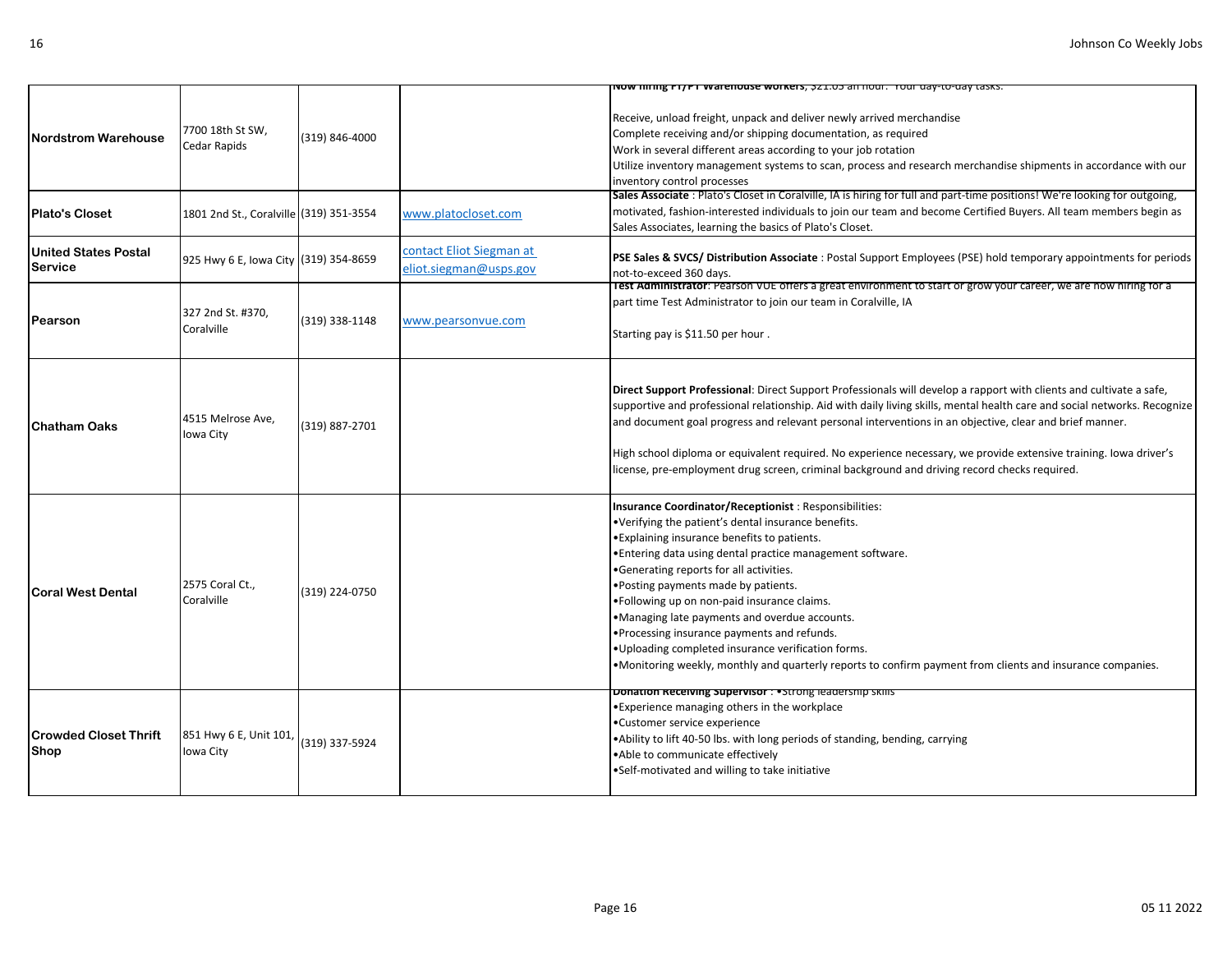| <b>Enrichment Therapy &amp;</b><br><b>Learning Center, PC</b> | 1210 Jordan St. Unit<br>2A, North Liberty | (319) 626-2553 |                           | •Taking intake calls<br>•Checking clients in<br>•Assisting with marketing projects<br>•Assisting with therapy tool creation<br>•Knowing Apple technology<br>.Having excellent writing skills<br>•Having high tenacity<br>•Being an effective communicator<br>. Working in our North Liberty location<br>.Having availability Monday-Thursday<br>. For PT applicants: two 10-hour days or three days 2:00-6:30 PM<br>.For FT applicants: four 10-hour days<br>Job Types: Full-time, Part-time<br>Pay: \$12.50 - \$23.50 per hour                                                                                                                                                                                                                                                                                                                                                                                      |
|---------------------------------------------------------------|-------------------------------------------|----------------|---------------------------|----------------------------------------------------------------------------------------------------------------------------------------------------------------------------------------------------------------------------------------------------------------------------------------------------------------------------------------------------------------------------------------------------------------------------------------------------------------------------------------------------------------------------------------------------------------------------------------------------------------------------------------------------------------------------------------------------------------------------------------------------------------------------------------------------------------------------------------------------------------------------------------------------------------------|
| Four Oaks Family &<br><b>Childrens Services</b>               | 1916 Waterfront Dr.,<br>Iowa City         | (319) 337-4523 |                           | Youth Counselor : As the Youth Counselor you will be responsible for providing direct care coverage by meeting<br>program & client needs. This includes but is not limited to ensuring safety & supervision, skill building, processing &<br>support of clients, behavioral management and communications within the team & supervisors.                                                                                                                                                                                                                                                                                                                                                                                                                                                                                                                                                                             |
| Goodwill Industries of<br>the Heartland                       | 1470 S 1st Ave., Iowa<br>City             | (319) 337-4158 | www.goodwillheartland.org | Job Coach- lowa City-Part Time : This position is responsible for training, supervising, and modeling proper work<br>procedures and good basic work habits and attitudes for clients who have been placed in community jobs.                                                                                                                                                                                                                                                                                                                                                                                                                                                                                                                                                                                                                                                                                         |
| lowa City Health &<br><b>Rehabilitation</b>                   | 3661 Rochester Ave.,<br>Iowa City         | (319) 351-7460 | www.trilliumhcg.com       | Maintenance Assistant: Assist the Maintenance/Environmental Supervisor in ensuring the building(s), equipment and<br>utilities are maintained in good working order and facility grounds are property maintained in accordance with facility<br>policies                                                                                                                                                                                                                                                                                                                                                                                                                                                                                                                                                                                                                                                             |
| <b>Legacy Pointe Senior</b><br>Living                         | 1020 S Scott Blvd,<br>Iowa City           | (319) 341-0911 |                           | Receptionist: Position Summary: Candidates will provide clerical support, answer telephones, greet guests, and<br>respond to residents' requests. They will also assist in planning and implementing services to residents, families and<br>guests. Other duties as assigned. Essential Job Responsibilities: Provide Clerical Support • Assist with filing and other<br>duties as requested.• Organize office functions and flow of communication.• Edit written documents to ensure<br>correct spelling and grammar.• Maintain office supplies and identify needed supplies to supervisor.• Collect all rent<br>and service fees by designated date and ensure deposit in bank, as specified by supervisor.• Maintain reservations for<br>guest room. Assist staff in providing and coordinating services to residents, families, prospects, and guests.• Answer<br>telephones and respond to residents' requests. |
| <b>Melrose Meadows</b><br><b>Retirement Community</b>         | 350 Dublin Dr., Iowa<br>City              | (319) 341-7893 |                           | Tenant Assistant-Part time : This is a part time position with hours possible on all three shifts and weekend hours<br>will be required. Shift Differential does apply to weekend hours.<br>Experience in working in a healthcare setting a must.<br>Must enjoy working with seniors and be flexible with scheduling hours.<br>COVID vaccination required or agree to get the vaccination upon hire.                                                                                                                                                                                                                                                                                                                                                                                                                                                                                                                 |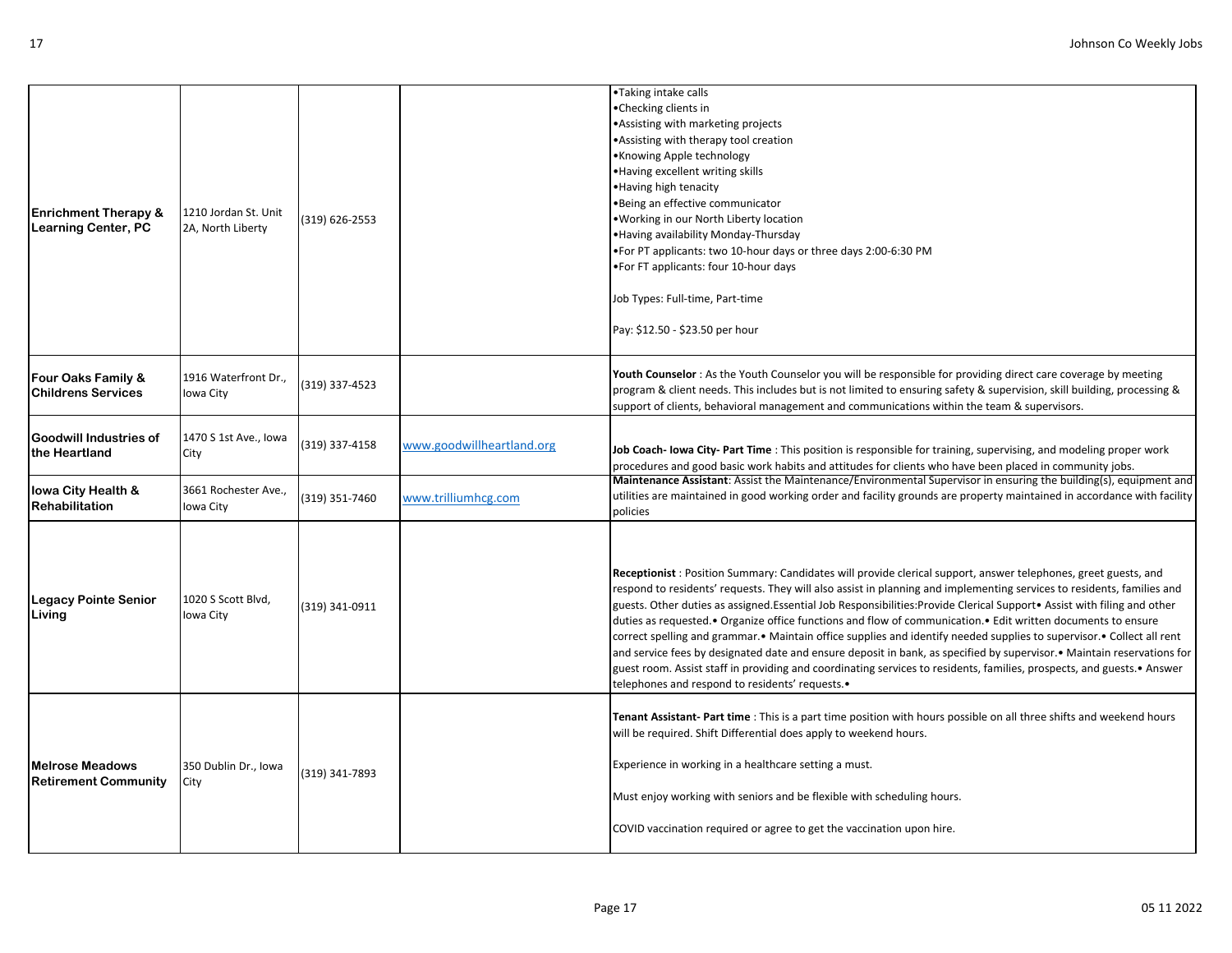| <b>Mercy lowa City</b><br><b>Rehabilitation Hospital</b> | 2801 Heartland Dr.,<br>Coralville, IA | (319) 645-4001 |                            | Admissions Associate: This position will work under the direction of the Director of Business Development and<br>Admissions Coordinator and be responsible for patient admissions, insurance verification and other insurance<br>verification duties as directed. This individual will be responsible for obtaining the necessary demographic<br>information of the patient which may require interviewing patients or their representatives. This position is also<br>responsible for preparing/processing admitting forms and keeps abreast of all new insurance updates and<br>regulations.                    |
|----------------------------------------------------------|---------------------------------------|----------------|----------------------------|-------------------------------------------------------------------------------------------------------------------------------------------------------------------------------------------------------------------------------------------------------------------------------------------------------------------------------------------------------------------------------------------------------------------------------------------------------------------------------------------------------------------------------------------------------------------------------------------------------------------|
| <b>Prelude Behavioral</b><br><b>Services</b>             | 430 Southgate Ave.,<br>Iowa City      | (319) 351-4357 |                            | Administrative Specialist : Prelude Behavioral Services is seeking energetic and detail-oriented candidates for our<br>Administrative Specialist opening in Iowa City. This role will be the first point of contact when communicating with<br>patients and must have the ability to provide excellent customer service.<br>Key responsibilities of the position include greeting and checking in patients for appointments, assisting with<br>scheduling, answering phones, collecting payments and completing documentation. This role also supports our<br>counseling staff with various administrative needs. |
| <b>Prelude Behavioral</b><br><b>Services</b>             | 430 Southgate Ave.,<br>Iowa City      | (319) 351-4357 |                            | Prevention Supervisor: This position is responsible for delivery of prevention services and oversees all of our<br>prevention staff. The person in this role will have the opportunity to have a direct impact on our community by<br>maintaining public relations between the agency prevention department and community resources.                                                                                                                                                                                                                                                                              |
| <b>Solon Assisted Living</b><br>Village                  | 623 E 5th St., Solon                  | (319) 624-5363 | solonretirementvillage.com | PT Personal Care Attendant: Duties include medication management, serving supper, common area cleaning,<br>laundry, answering tenant pages and providing assistance with personal cares as needed. Must be cheerful,<br>responsible, have attention to detail and enjoy working independently.                                                                                                                                                                                                                                                                                                                    |
| <b>Remedy Intelligent</b><br><b>Staffing</b>             | 36 Sturgis Corner Dr.,<br>Iowa City   | (319) 337-8367 |                            | Forklift Operator: Operate a Forklift with exceptional safety Have attention to detail, ensuring orders are entered<br>correctly Work with little supervision and maintain productivity Keep their surroundings and work areas clean and<br>debris free Apply online at www.remedystaff.com for immediate consideration All Military and Veteran encourage                                                                                                                                                                                                                                                        |
| <b>Security Abstract</b><br>Company                      | 122 S Linn St., Iowa<br>City          | (319) 337-9621 |                            | Real Estate Title and Abstract Assistant: Applicant's primary responsibility will be assisting in preparing the abstract<br>of title (the history of each parcel of property) during a real estate transaction. Job duties will include searching legal<br>documents on the county web site and summarizing the information to create an abstract entry. Candidates should<br>possess a strong background in Microsoft Office, along with outstanding word processing and communication skills.                                                                                                                   |
| <b>Scheels All Sports</b>                                | 1461 Coral Ridge Ave,<br>Coralville   | (319) 625-9959 | www.scheels.com            | FT Delivery Specialist: SCHEELS is currently seeking aFULL-TIME Delivery Specialist for our delivery team at our<br>Coralville, Iowa location.                                                                                                                                                                                                                                                                                                                                                                                                                                                                    |
| <b>Successful Living</b>                                 | 2406 Towncrest Dr.,<br>Iowa City      | (319) 358-6800 | www.icsuccess.org          | IPR Practitioner: The Intensive Psychiatric Rehabilitation (IPR) Practitioner is responsible for the implementation of<br>the<br>Successful Living IPR program using the IPR Boston Model as a curriculum. This full-time position will<br>assist individuals 18 and older who live with a chronic mental illness to "Choose, Get, and Keep" a life<br>changing goal in their "Living, Learning, Working, or Social" environments.                                                                                                                                                                                |